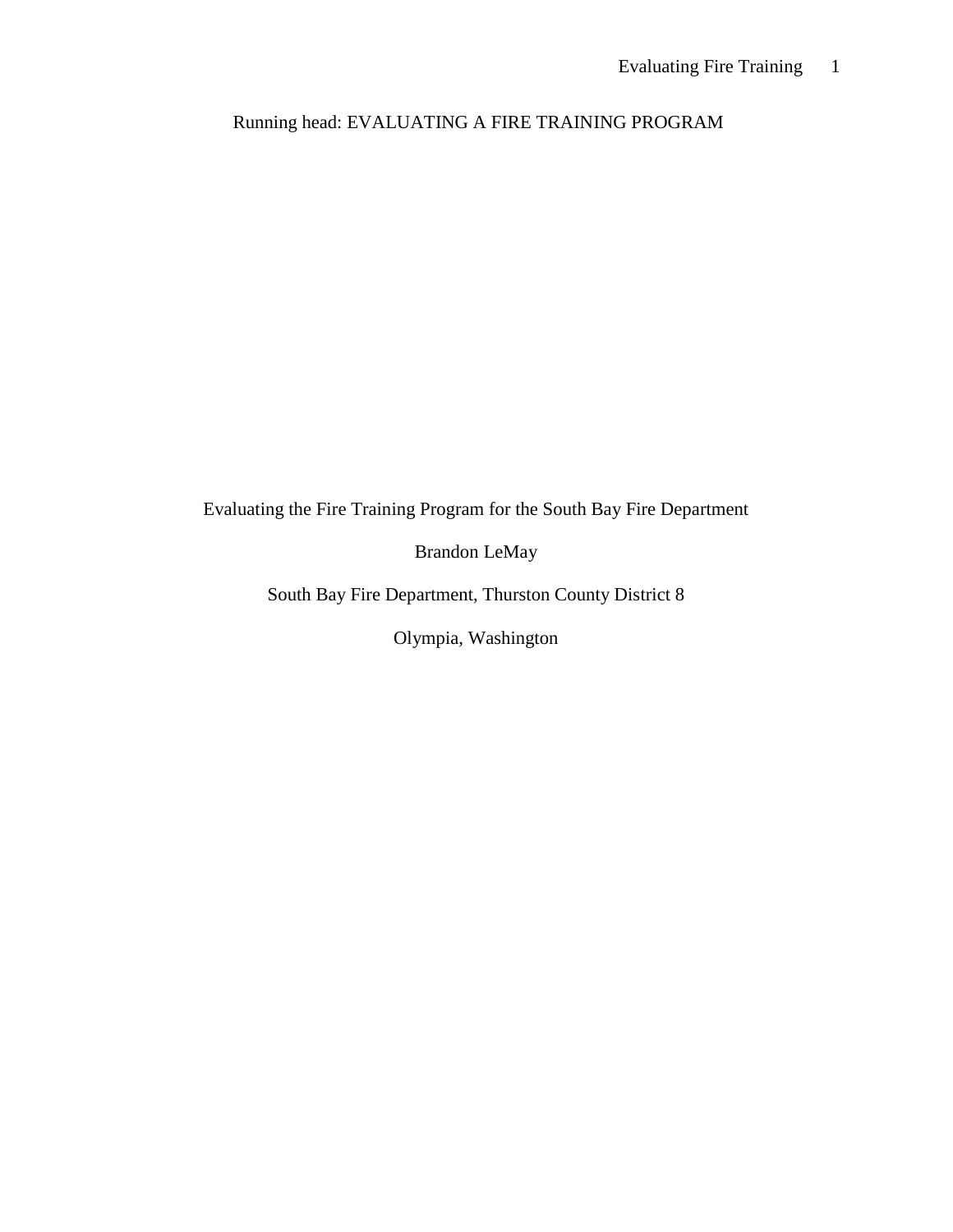## CERTIFICATION STATEMENT

I hereby certify that this paper constitutes my own product, that where the language of others is set forth, quotation marks so indicate, and that appropriate credit is given where I have used the language, ideas, expressions or writings of another.

 $Signal$   $\qquad \qquad$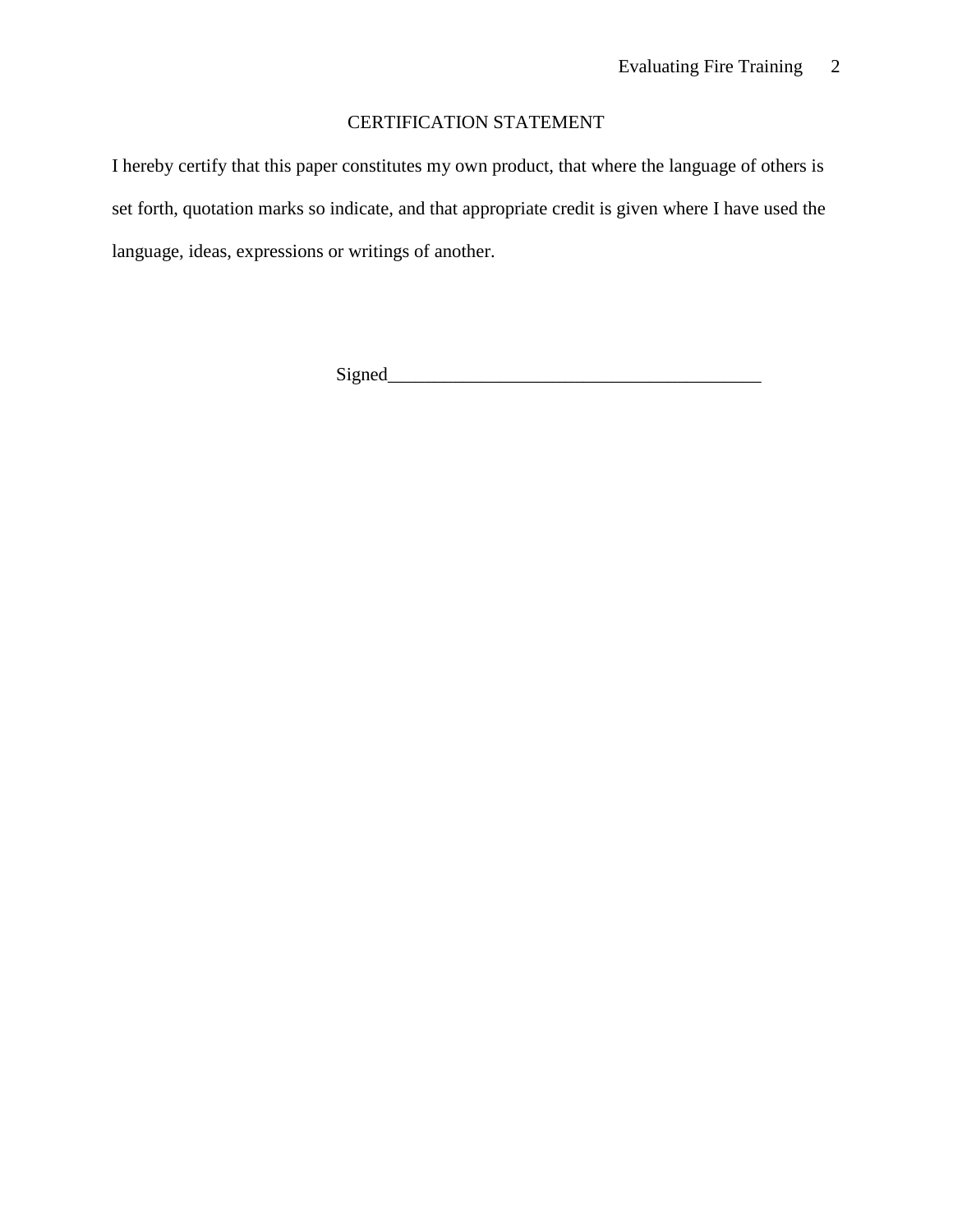#### Abstract

The South Bay Fire Department is a semi-diverse, proactive volunteer fire department that is committed to optimal customer service and to the development and performance of its members. The problem was that the South Bay Fire Department did not have a means to evaluate the department's training program and could not determine how its training program was enhancing the skills and readiness of its members. The purpose of this research project was to identify best practices and performance outcome measures for training programs that the South Bay Fire Department may adopt and implement. A descriptive methodology was used to guide this research. This design was achieved by reviewing literature, conducting surveys and conducting interviews. The descriptive research methodology that guided this research asked four questions, (a) What are other fire departments doing to measure the quality of their training programs? (b) What are some performance-based outcome measures from the private industry that may be applied within a fire training program? (c) What evaluation tools exist within the public and private education sectors? (d) What are some performance measurements that the South Bay Fire Department should consider for the fire training program? As a result of this research, some performance measuring concepts were identified and some new techniques were discovered that may prove relevant or may be modified and implemented into the South Bay Fire Department's training program.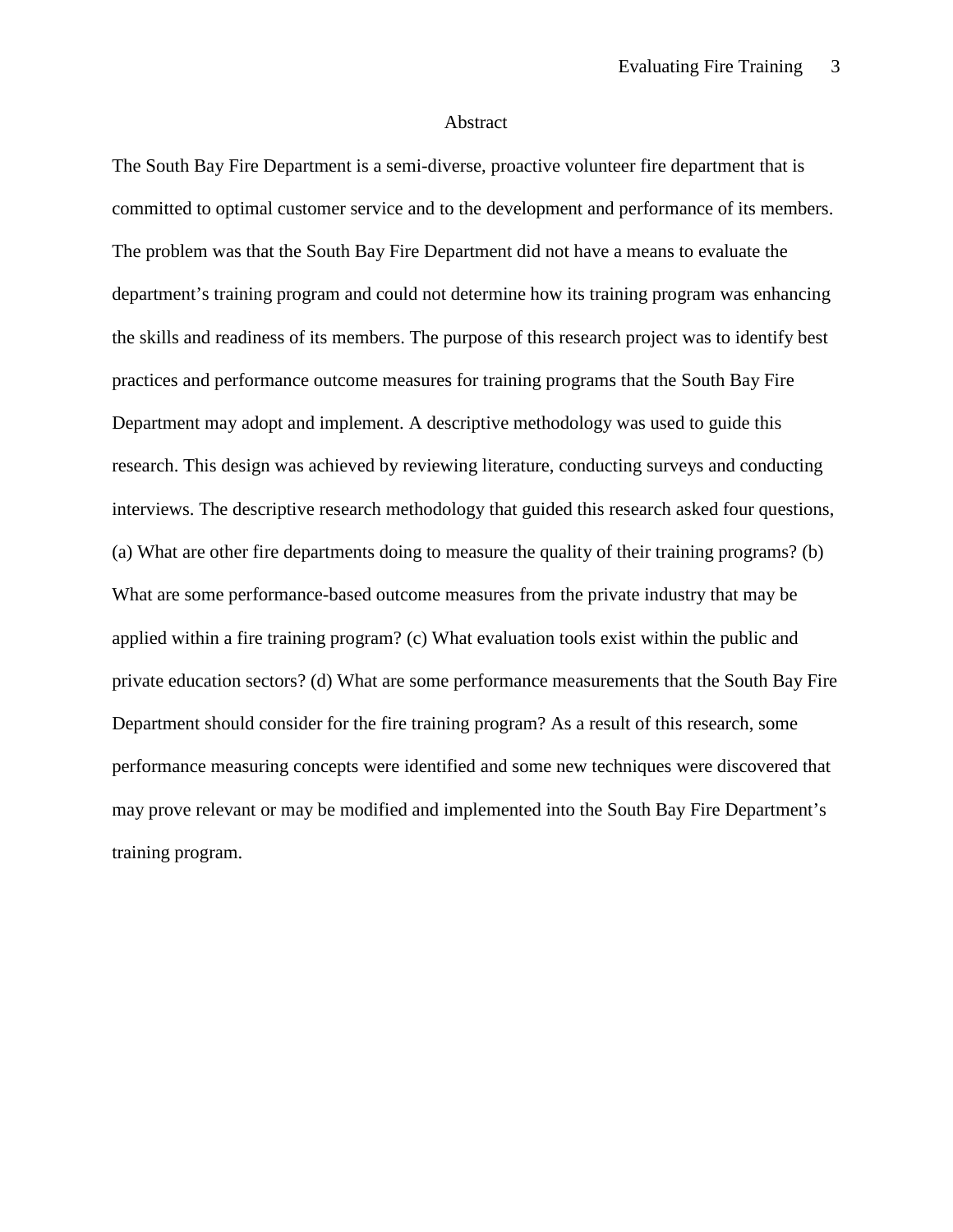# Table of Contents

| Appendix A South Bay member interview questions and answer summary 27 |  |
|-----------------------------------------------------------------------|--|
|                                                                       |  |
|                                                                       |  |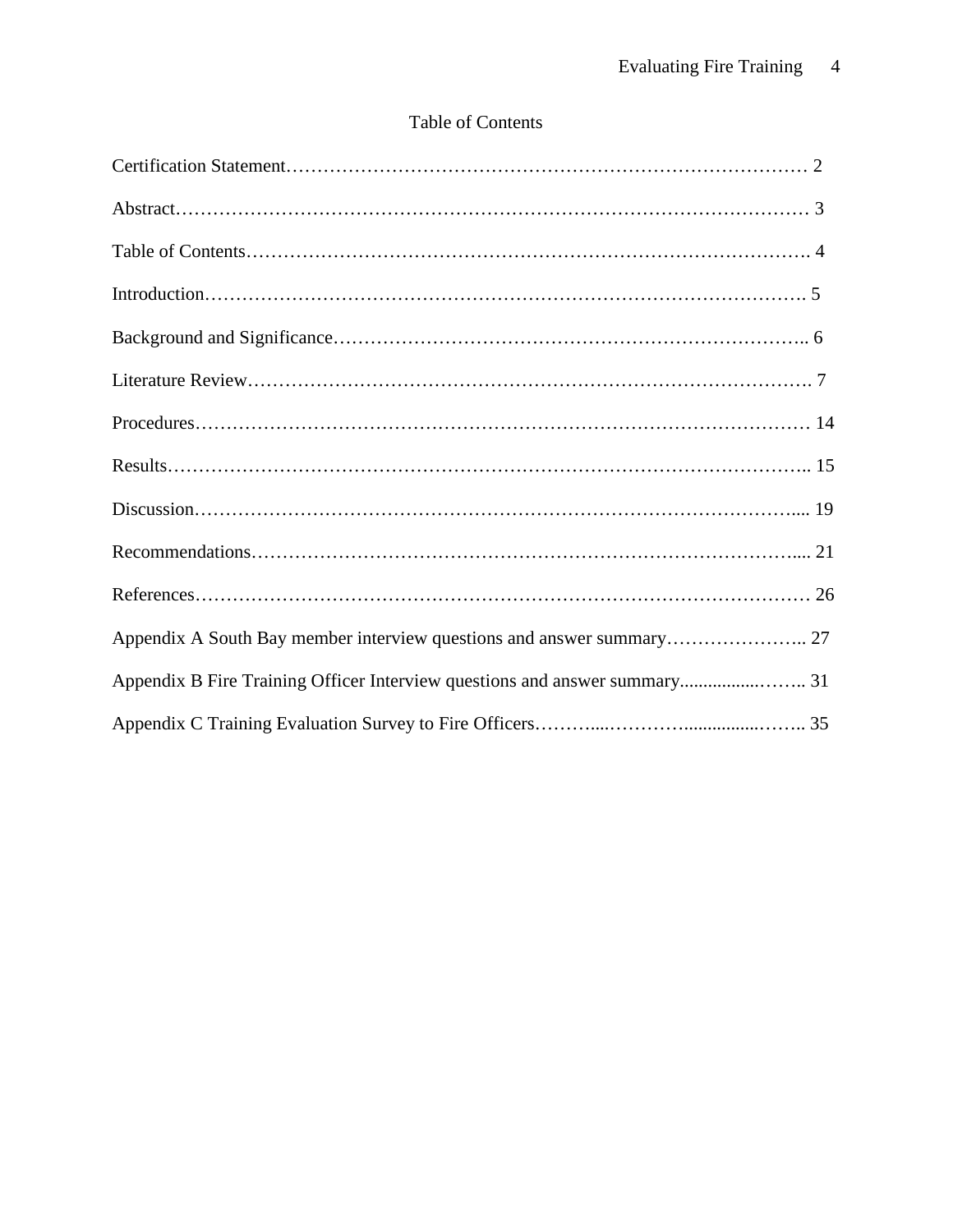Evaluating the Fire Training Program for the South Bay Fire Department Introduction

The South Bay Fire Department is located in rural northern Olympia, Washington. The volunteer department was established in 1953 by a group of concerned community members. Although the department has evolved and grown over the years to become the dedicated and respected department that it is it still lacks the ability to legitimately and accurately determine the impact and performance outcomes of its fire training program.

The problem is that the South Bay Fire Department does not have a means to evaluate the department's training program and cannot determine how its training program is enhancing the skills and readiness of its members. The purpose of this research project is to identify best practices and performance outcome measures for training programs that the South Bay Fire Department may adopt and implement. The descriptive methodology that was used to guide this research was achieved by reviewing related literature, conducting a survey with fire training officers and by interviewing Fire Training Officers as well as members of the South Bay Fire Department in order to identify best practices for a fire training program. Four primary questions guided this research. (a) What are other fire departments doing to measure the quality of their training programs? (b) What are some performance-based outcome measures from the private industry that may be applied within a fire training program? (c) What evaluation tools exist within the public and private education sectors? (d) What are some performance measurements that the South Bay Fire Department should consider for the fire training program? Research was conducted in order to identify best practices that the South Bay Fire Department may use to evaluate and ideally improve its training program.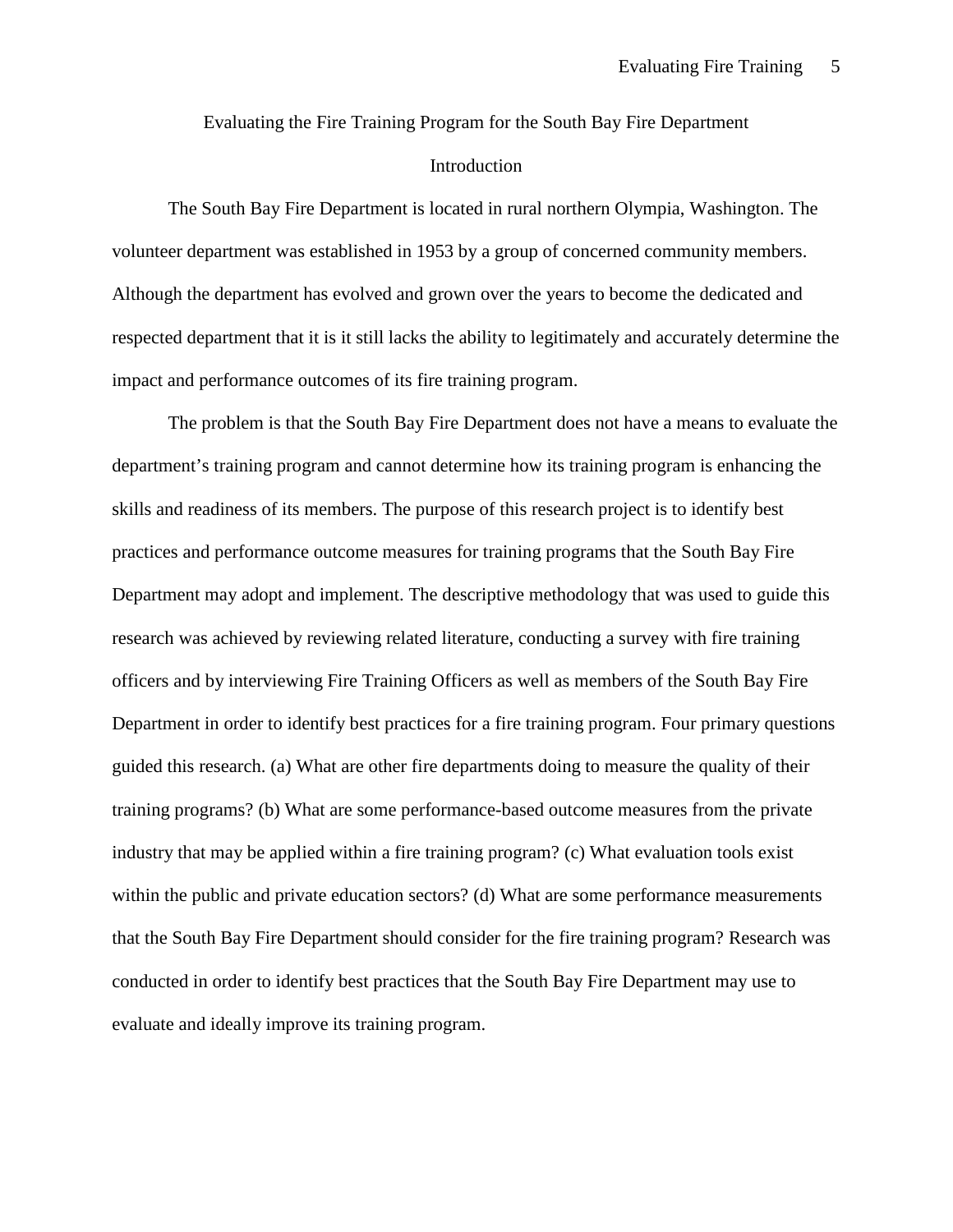#### Background and Significance

The culture within the South Bay Fire Department holds training in high regard at all levels of the organization from the Fire Chief to the entry level firefighter. Fire Chief Brian VanCamp has been a part of the South Bay Fire Department Since 1973 and as a dedicated member promoting through the ranks he was officially appointed as the department's first career Fire Chief in 1999. As an Executive Fire Officer (EFO) and a designated Chief Fire Officer Designee (CFOD), Chief VanCamp has led the South Bay Fire Department to become the progressive department that it is today. Optimizing and providing beneficial training is a primary focus for the department. Improvement areas are often difficult to identify because there are no formal means to determine how, if, or to what extent the training program is impacting the department's provided service to the community. The Department has no means to measure the capabilities, skills, or improvements in a qualitative manner. It is not a simple or safe concept to assume that firefighters will acquire and maintain emergency response competence and efficiency based solely on the fact that they have received training. While fire service members or groups receiving training may be evaluated for having knowledge, skills or abilities at the end of any given training session, there is still no over-arching managerial system in place that measures, qualifies or attributes the results of the training program. All legally required fire service training is conducted by the Fire Department and it is recorded accordingly. The department is currently without an effective bridge that links the holistic relationship between the training delivery program and an accurate method of evaluating and assessing the true response skills, competence and capabilities of the members receiving the training. It is intended that this research will help contribute to the U.S. Fire Administration's goal of improving the fire and emergency services' capability for response to and recovery from all hazards.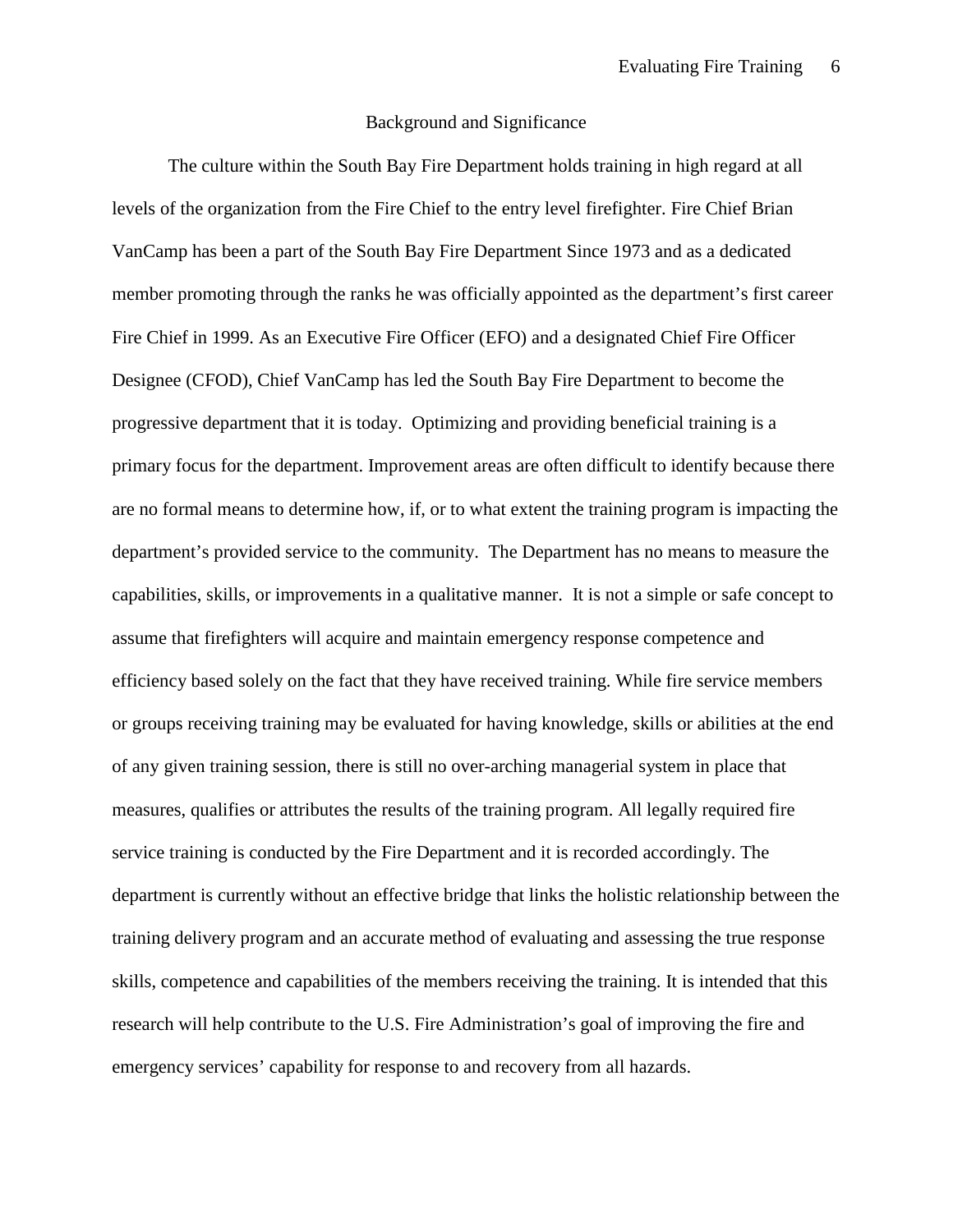#### Literature Review

A literature review was conducted in effort to identify performance measures and evaluation tools that may exist and might be used within a fire training program. Special attention and focus was steered towards performance measurement within the public and private educational sectors, existing fire service performance tools, and within the private industry.

Defined by (Dictionary.com) the word performance is, "the manner in which or the efficiency with which something reacts or fulfills its intended purpose." Per this definition, the concept of performance can be broken down and analyzed into the relationship of two elements: the efficiency of something and what it was expected to do.

McDavid and Hawthorn (2006) emphasizes the importance of evaluating a program's effectiveness by encouraging the outcomes not only be reviewed and collected but also studied in detail comparative to the predetermined goals in order to isolate the differences and shortfalls. This should be done not only to attribute successful portions of the program but also to identify program problem areas that may need correction.

A manager trying to determine performance should also be mindful not to mistakenly attribute program credit to observed outcomes. If the outcomes are favorable, are they really due to the specific actions or activity conducted in the program? In order to accurately credit the program to the results and outcomes observed then three criteria must be assessed. The first is to verify if the action within the program occurred before the observed outcome. The second is to confirm that the actions affecting the results occurred in the same location or at the applicable timing, depending on the type of data noted. The third factor is to eliminate or verify that there are no other possible relevant factors that may be accredited for the outcomes McDavid & Hawthorn (2006). A fire training program manager for example may notice that a crew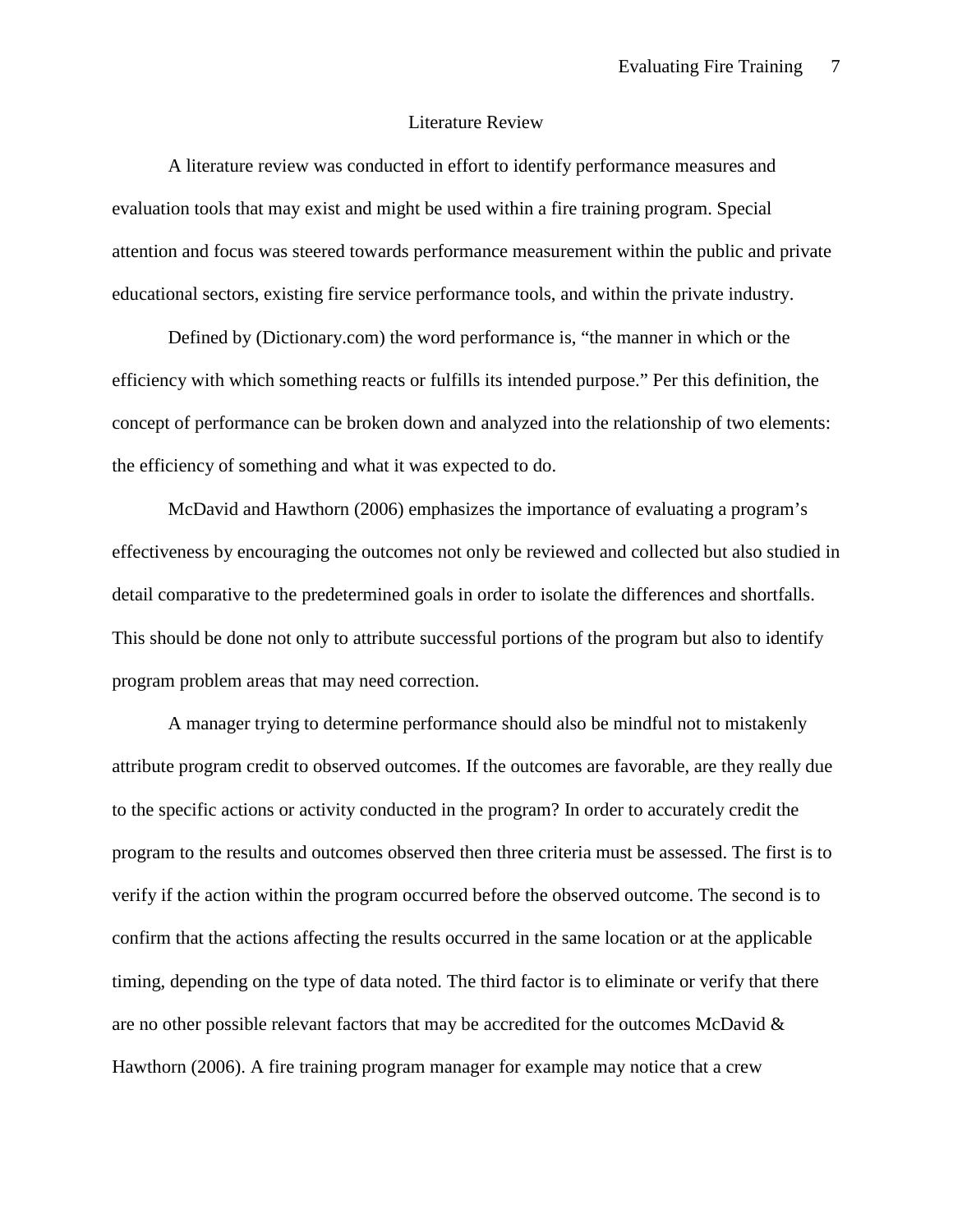performed well on an emergency and conclude that it must be due to a recent refresher class delivered, however it may be possible that the crew was already optimally performing at that skill or perhaps the skills may have been obtained by other means outside that particular class.

Johnson (2005) encourages that educators challenge students by advising students that the material they are reviewing may be above their level and that they are being introduced to information that not everyone may be ready for. In this attempt the message is being sent that the instructor is providing them advanced material because it is believed that they are capable of learning it. With this a challenge exists for the students to take extra effort to learn and ideally master the material at hand. One example provided was case where a second grade class was informed that they were being introduced to fourth grade curriculum. Benefits of this technique went past the obvious higher level of student learning but also included confidence building as well as motivating the student learning process.

Oki (2009) elaborates on focusing on the curriculum content for an educational program. One debate notes two positional concepts referred to as breadth of knowledge versus depth of learning. The breadth of knowledge concept encompasses the values of a wider ray of subject matter being taught that includes more class topics. This concept benefits an overall education for the learner having a wider and broader education. Whereas the depth of learning concept supports fewer subjects covered but that each subject covers a more thorough level of understanding. The Depth and Breadth concepts proved valuable to this research as the training program mas reviewed for needed subject matter.

The No Child Left Behind Act follows the depth of learning concept. Often however, as many schools strive to gain compliance with the act they tend to eliminate many subjects covered at schools as the focus moves towards the specific subject matter outlined within the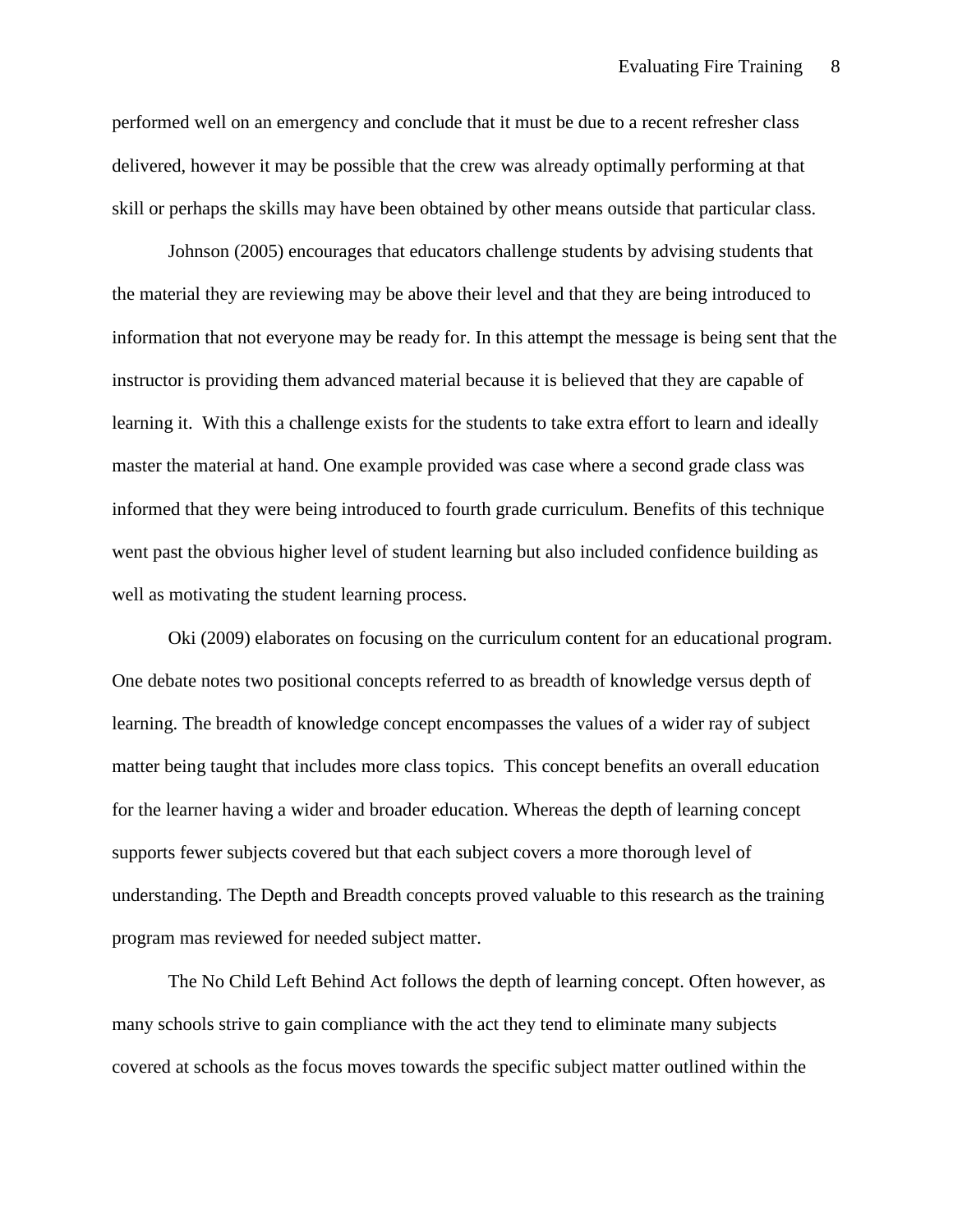act's requirements. Some subject matter is lost such as sex education, sports or foreign language. It is argued that the student's education becomes less rounded, although more proficient at the core content. Oki (2009) takes position that the choice to promote the breadth or depth concepts should be the decision of each individual school system, as one model does not fit for all educational sections. Yong (2009) points out that the No Child Left Behind Act, causes schools to simply focus on teaching to the pre-established test matter. With this position the concept gets critiqued as it is simply focusing on teaching to a test rather than providing an education that teaches students critical thinking. Another disadvantage observed is that the individual needs of the students may be lost as the process is streamlined and the unique student needs are not attended.

Adult learning style is claimed by Cross (2009) to be highly dependent upon interactive learning. Too often adult training sessions are heavily focused on lecture style with upwards of two thirds of the time spent with one person as primary lecture. This is claimed to be an ineffective method to achieve productive adult learning. The emphasis with this concept is to advise that any adult training session will be most effective by maximizing every opportunity to involve, engage and encourage the students to lead and direct the training session. Cross (2009) further explains the difference between content delivery and delivering learning. It should be considered by any training program manager if the intent of a given session is to provide the content and cover material, or if the true intent is to achieve learning at that given session. A lecture style is an example of content delivery that is commonly utilized in a college setting and designed to get information to students for note taking and review later, whereas a training session may be intended to obtain all learning at that given time of delivery.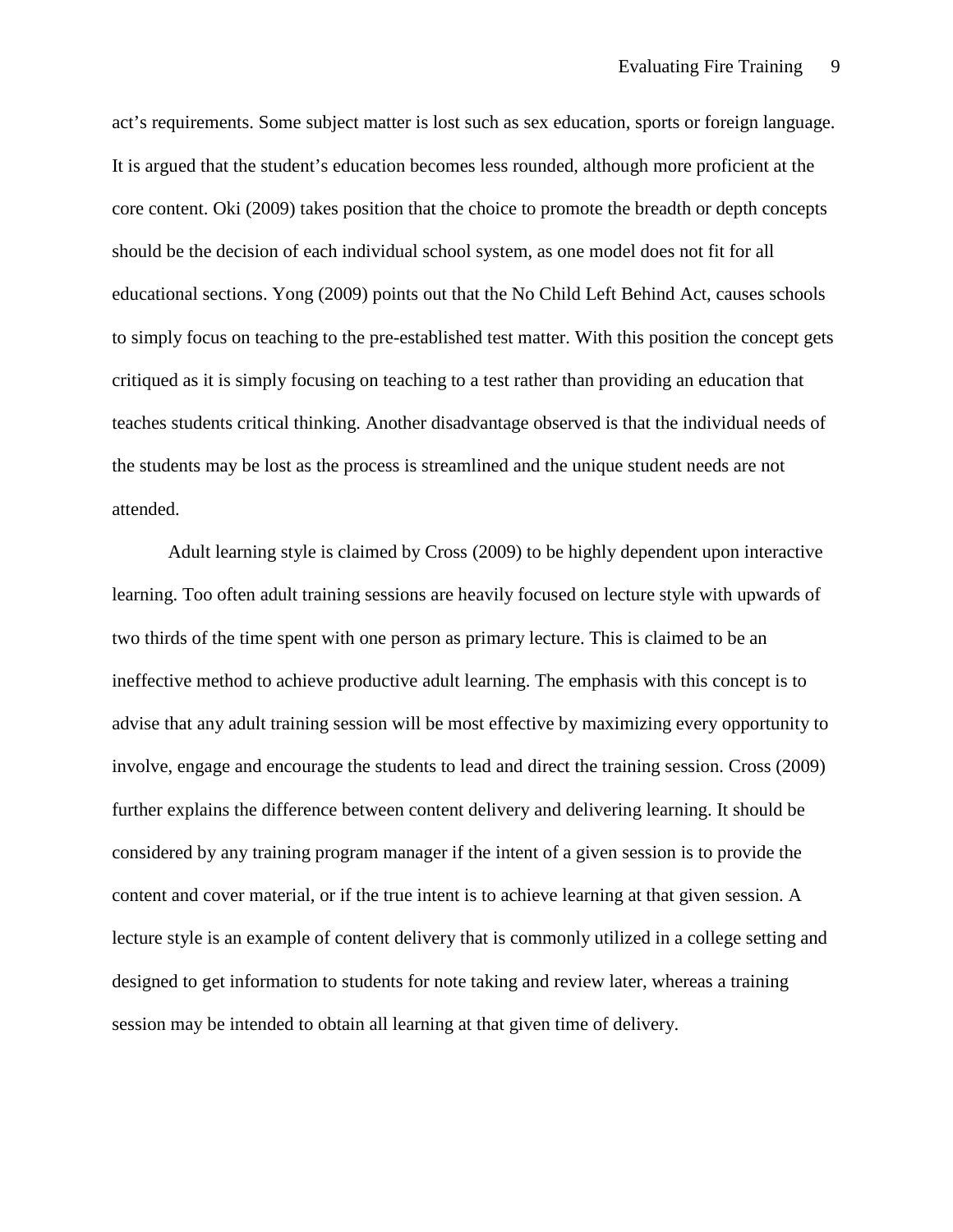Elaborating on the concept that learning is its own reward, Kohn (1998) promotes the ideals that an effective educator guides the student to become competent at learning and when they do learn they gain pride and ownership. Therefore, the educator helps the student to become better at the process of learning. Within the public school system in the United States it is not uncommon to refer to lessons or learning objectives as "schoolwork" or "worksheets". The focus Kohn illustrates is the synonymous relationship associated with learning and work, as work is associated with a chore or tasks that needs to get done to achieve a means to an end. Within this educational systematic layout the student views the schoolwork and objectives as a mandatory step to be able to complete an assignment or score well on a test or quiz. The completion of the assignment or test scores contribute to a class grade and grades are compiled into a grade point average. Possibly the student desires the good grades for special privileges at school or at home for having achieved the grades. On the other side, students may be ostracized for receiving poor grades or discipline may result for failing to achieve better grades. For either motivation Kohn notes that the goal of learning becomes more and more devalued. All the incentives and impacts decrease the student's internal sense of reward for the learning itself.

Assessing teaching and learning styles, an educator may focus and identify student mistakes for the purpose of identifying and eliminating the chance that the same mistakes may occur again in the future. On a more tailored approach the mistakes may be identified to study as a means to help understand why or how the student is thinking and processing information Kohn (1998).

Planning for failure is as important as planning for success. Shuman (1998) provides several examples of success out of failed attempts in the corporate world, including Bill Gates' failure of Microsoft Office Versions 1 and 2. The emphasis on failure planning is not primarily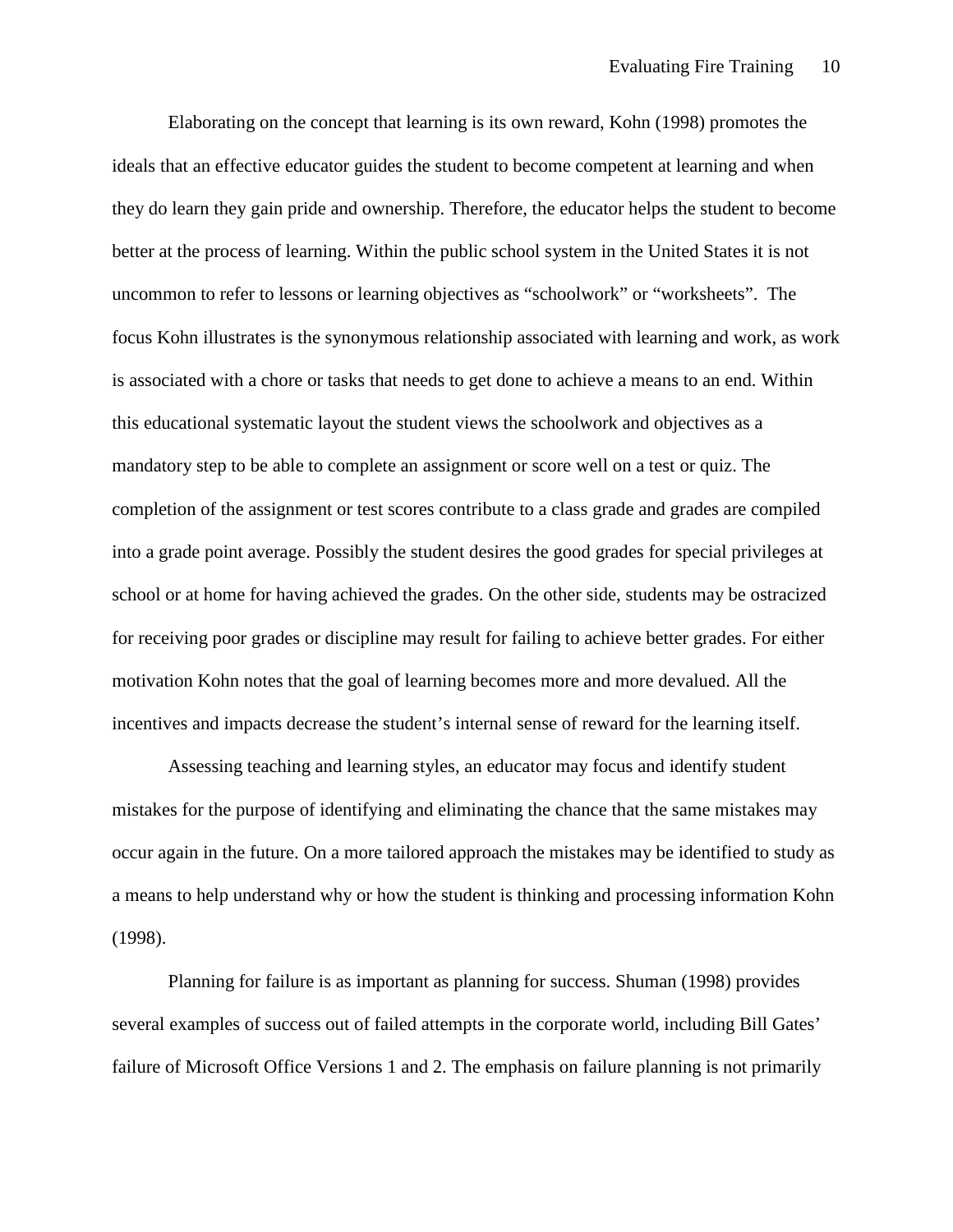focused on the fact that failures will occur but rather the organizations ability to learn from it and to continue on. Having various degrees, failures as described are the results of problems that have occurred previous and have not been adequately attended. Therefore problem solving capabilities are a measure of success and performance as potential failures may be eliminated by solving problems early.

Student grading is of course no new concept but as described by Kohn (1998) there are three rationales for grading that include, sorting, motivation and feedback. The sorting rationale conceptually groups students into categories such as excellent, average, and poor students. One critique of this concept is that a choice needs to be made as to how many students may be lumped into the excellent pile. If on one end too many students are given the excellent status it may be argued that is takes away from the elitism or prestige of the achievement. Whereas on the other spectrum the deciders of the categorization need to intentionally design and then define the bar specifically to avoid a group of students that may well be achieving excellent results by any other review.

The motivation rationale of grading is further sub-divided into intrinsic and extrinsic motivating concepts. The intrinsic motivation is described as self-motivation, as the student wants to learn and perform well for personal reasons and fosters a true desire and appreciation of learning not just for a grade or other rewards. Extrinsic motivation is understood as outside motivation to reward performance or learning. Kohn critiques the motivating rational of grading, as the first resort and most frequently considered is often to apply extrinsic motivational tactics. The extrinsic motivation implies that the work that must be done for the purpose to achieve the desired reward rather than for learning itself, which in turn detracts from the student's internal sense and desire to learn and perform, therefore taking away from the true goal of educating and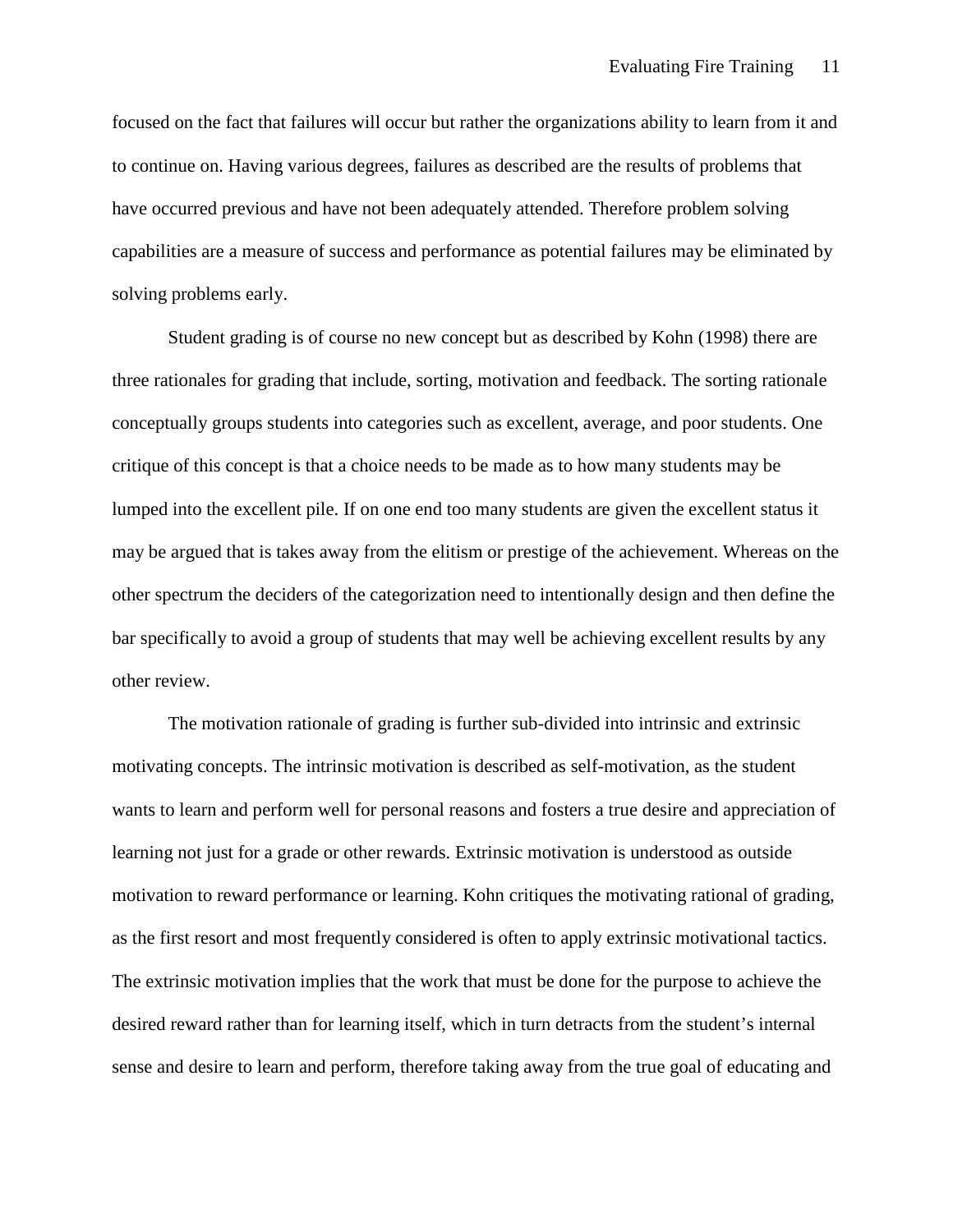encouraging a deeper growth. The feedback rationale of grading is believed to be very beneficial to students given the actual grading system does provide legitimate feedback. Too often grading does not provide sufficient feedback as receiving a letter or numeric grade may not adequately explain what was or was not learned. It also does not provide the student an explanation why they should want to re-learn any aspects of the material. Kohn (1998) promotes effective feedback to students provided it helps them internalize and strive to achieve higher selfstandards.

The International Fire Service Accreditation Congress (IFSAC) is a widely acknowledged and accepted entity throughout the fire service nation-wide. IFSAC uses a process to certify fire service professionals that includes specific written and practical evaluation testing based on a National Fire Protection Association (NFPA) standard. The NFPA standards are largely comprised of components referred to as Job Performance Requirements. The practical evaluation portion or the IFSAC process uses skills sheets that are based off of the Job Performance Requirements from applicable NFPA standards. The IFSAC process does not cover the training requirements or methodology but proves effective as an evaluation tools for standards based performance evaluation. (IFSAC.org)

The International Fire Service Training Association's, Fire and Emergency Services Instructor Manual, lists types of analysis techniques that may be applied to a fire training program. Some of the notable analysis types include process, policy, program, need and task analysis. Each specific analysis type provides various aspects and special focus information within any sub-component of a training program. The extracted information from the analysis types may be used to enter into the next step of processing the data as outlined in progressive steps as well as help plan for application. The next suggested phase is application, whereas the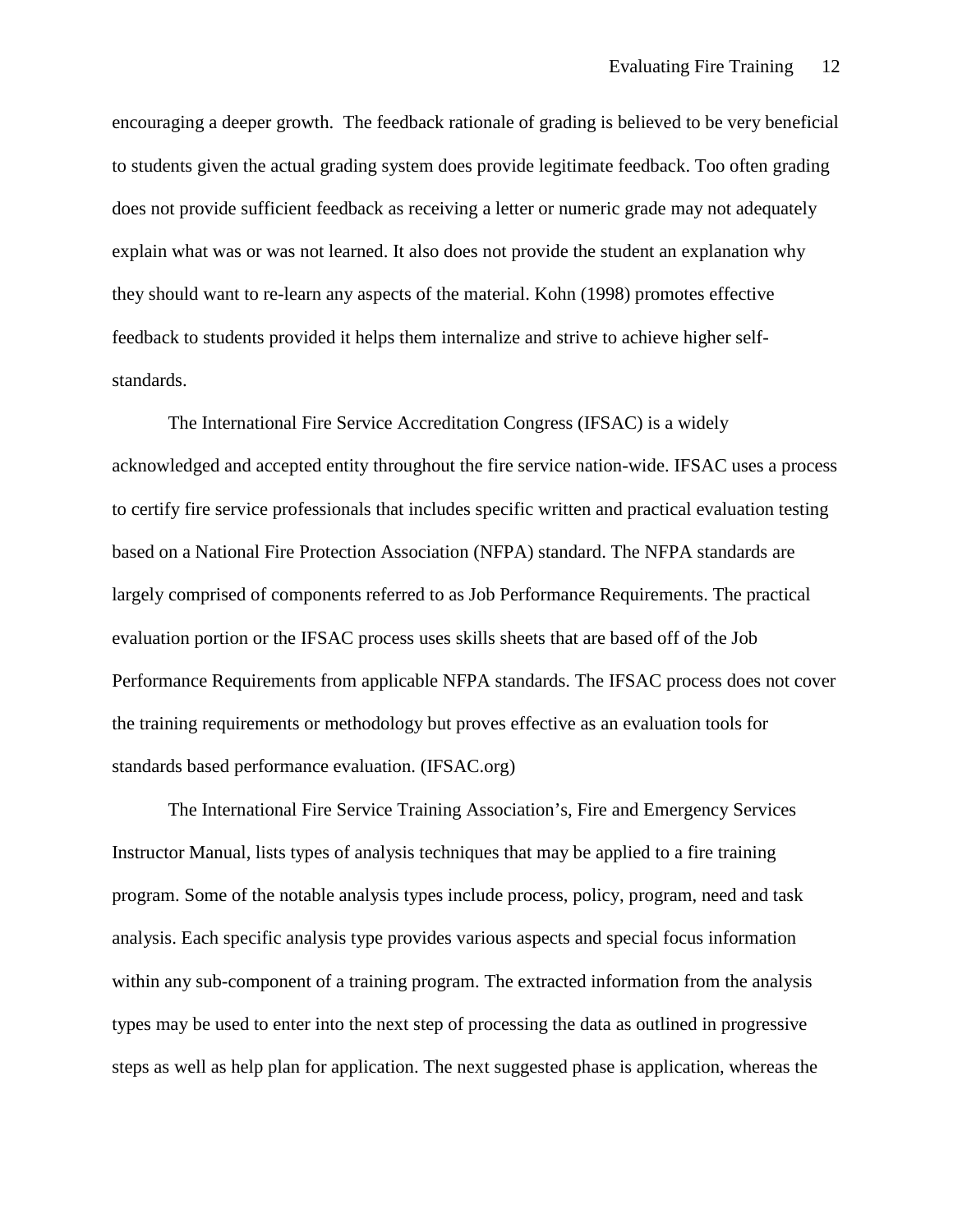manual elaborates on techniques and considerations regarding the implementation of new or updated materials. The Evaluation process is summarized as determining the worth or values of a program and/or its components.

Divided into two categories, evaluation methodology is comprised of prospective and retrospective evaluation. Prospective evaluation is predominantly utilized when the intent is to make improvements to the process or program allowing for modification and improvements. This evaluation method requires ongoing feedback and needs to remain semi-fluid or a program in order to make the changes to achieve the desired results. Retrospective evaluation is used when the intent is to obtain the specific results and outcomes of the existing program. Retrospective evaluation technique may determine need to cause or make improvements to the program itself as a side result and may identify new program needs but the true intent is to determine program achievements looking back on it success IFSTA (2006).

Programs are defined as either internal or external programs. Internal programs directly serve and involve members of the department such as a fire training program. Whereas external programs are those that directly serve the community such as the actual emergency response or public education programs. External programs are most commonly linked with department mission statements of organizational goals. While it may be commonly understood that internal and external program symbiotically affect one another it should be noted that when evaluating a specific program the separations should be considered. When evaluating a program a manager may choose to follow a goals based, process based or an outcomes-based evaluation method. Goals based evaluations are recommended for assessing how close the program is meeting its predetermined goals. Process based evaluations are used to assess how the program is being conducted and find strengths and weaknesses. Process based evaluation is said to prove benefit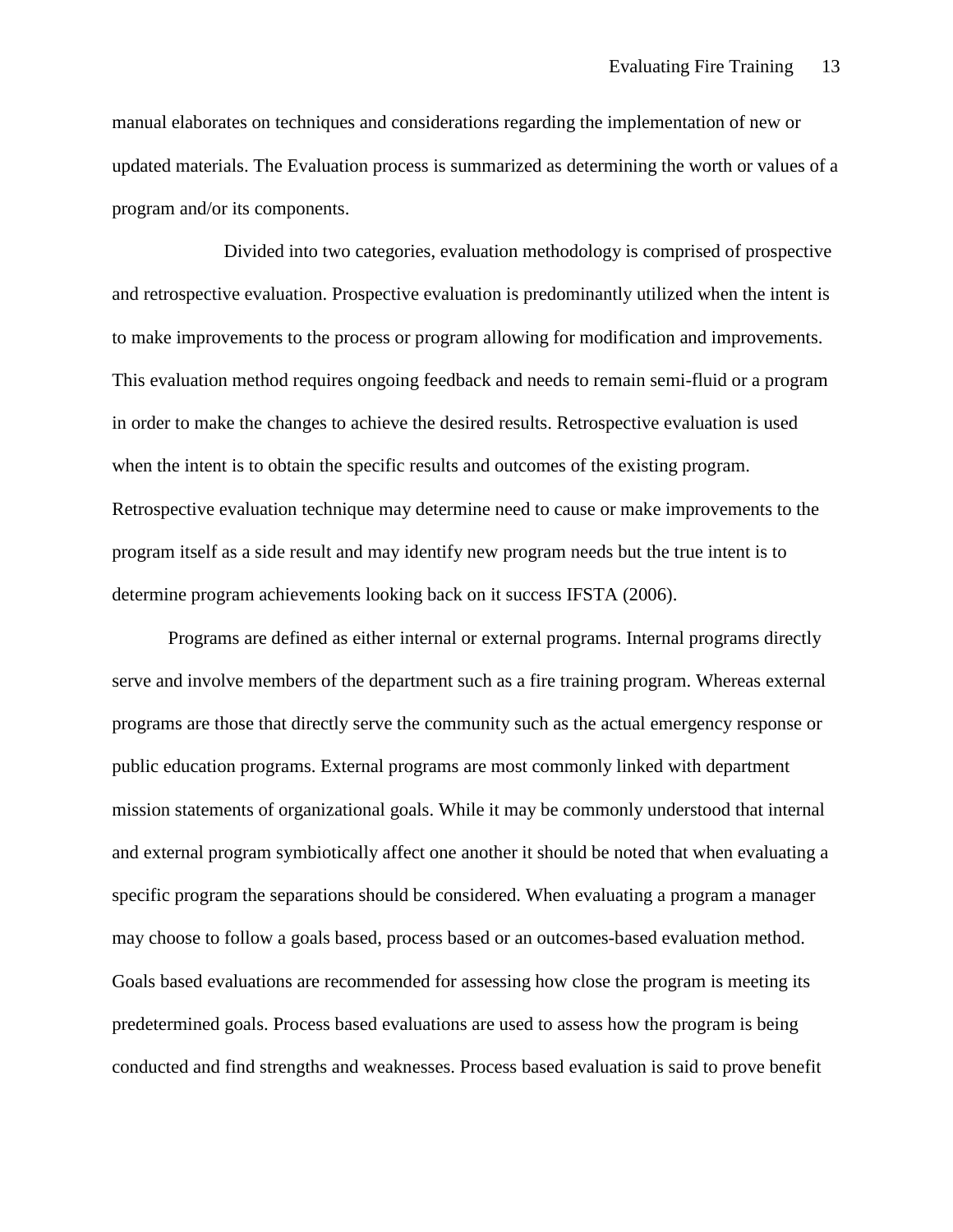when complaints or problems are believed to exist within a program. Outcome based evaluations identify outcomes or benefits of a program's results. Outcome based evaluations may show a level of service or specific benefit to the community IFSTA (2006 p. 511-512).

In conclusion findings and observations of the literature review were helpful to detail components and philosophies of training programs as well as student learning styles. Unfortunately, the literature review process did not produce as much specific qualitative training program assessment techniques as was anticipated.

#### Procedures

Interview and survey methods were used as part of this research. Interviews were conducted with 59 out of 66 firefighters and fire officers of the South Bay Fire Department. South Bay Fire Department interview questions and answers compilation may be found as Appendix A. Interviews were conducted with Fire Training Officers from various Fire Departments. Fire Department training officer interview questions and answer compilation may be found as Appendix B. An online training program survey was sent to one hundred fire departments throughout the State of Washington. This constitutes approximately twenty percent of the fire departments in the state. Special focus was placed on selecting fire departments neighboring South Bay Fire, co-located in Thurston County. The remaining survey-selectees were comprised of small, medium and large sized departments representing both career and volunteer base state-wide. One limitation noted was in getting all one hundred surveys to the intended destination. Eleven email addresses were unable to be delivered when the survey invitation was sent. Twenty-One departments responded and represent this survey. Survey and response report may be found as Appendix C.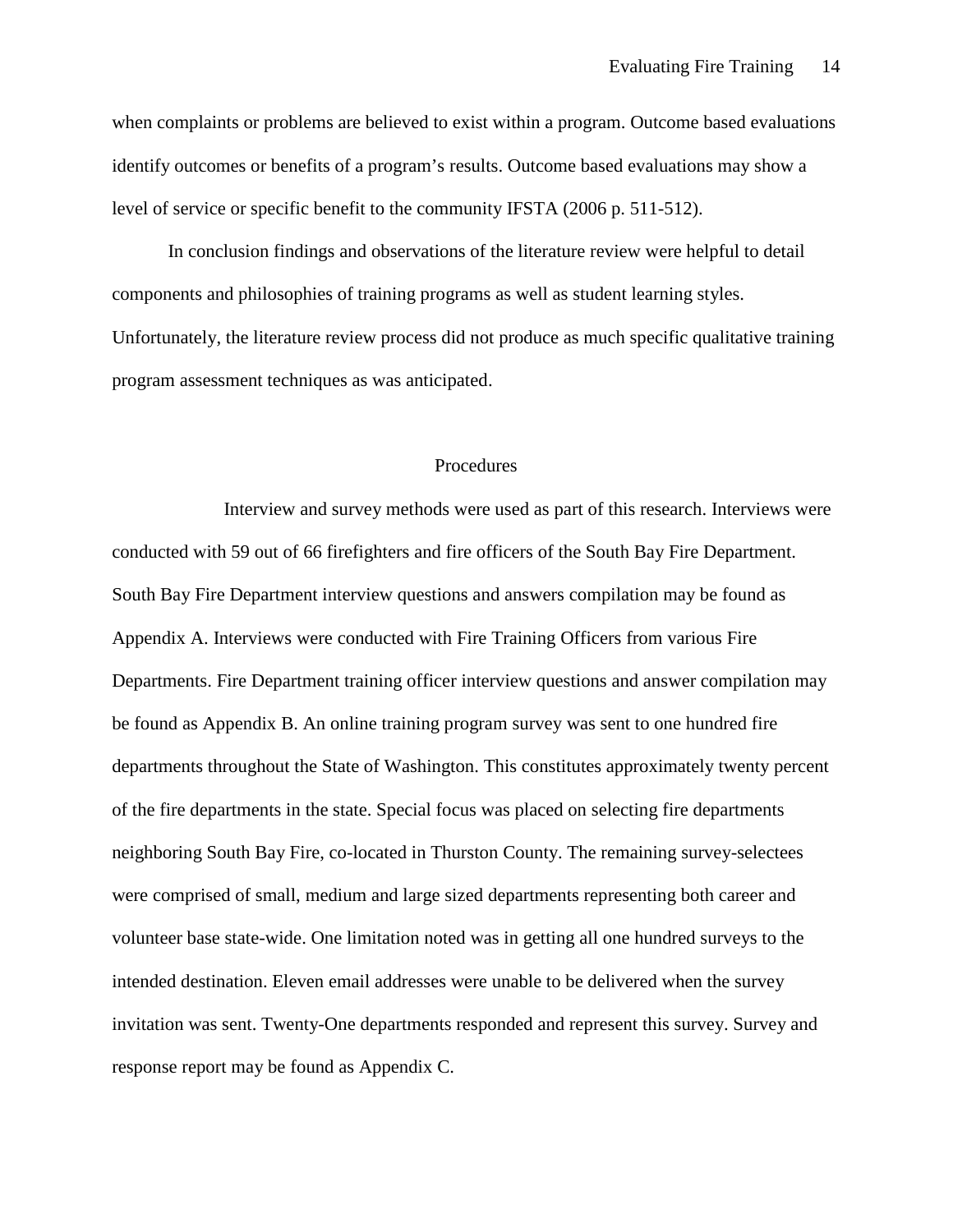Department training officer interview and survey questions were strongly geared toward identifying training evaluation techniques and best practices as well as attempting to understand the challenges and limitations associated with trying to quantify and qualify training program performance outcome and expectations.

#### Results

The author's research intended to identify best practices and performance outcome measures for training programs that the South Bay Fire Department may adopt and implement. The first question asked of this research was to determine what other fire departments are doing to measure the quality of their training programs. As identified by survey and interview many fire departments conduct occasional or frequent student evaluations after training sessions, however what was discovered was that it is very infrequent that a training program has a formal process to track, document or demonstrate how the training is improving the performance of the responsive readiness of the members receiving the training. During interviews some department training officers indicated that they rely on observing the performance of their members on actual emergencies as the primary means to determine how effective the training of the program must be going. Some training officers put the heaviest value into the student's end of training critiques, as the feedback from student's having received the given sessions become the primary source of information to the training officer to determine the effectiveness of the training. Some training officers had some form of identifying and including instructor performance assessment into the overall training program effectiveness. As addressed in Appendices B and C (through interview and survey) it can be noted that some fire training officers utilize student evaluations to measure instructor performance and/or by personal observation. It was observed that some training officers indicated they informally compare firefighter response performance to the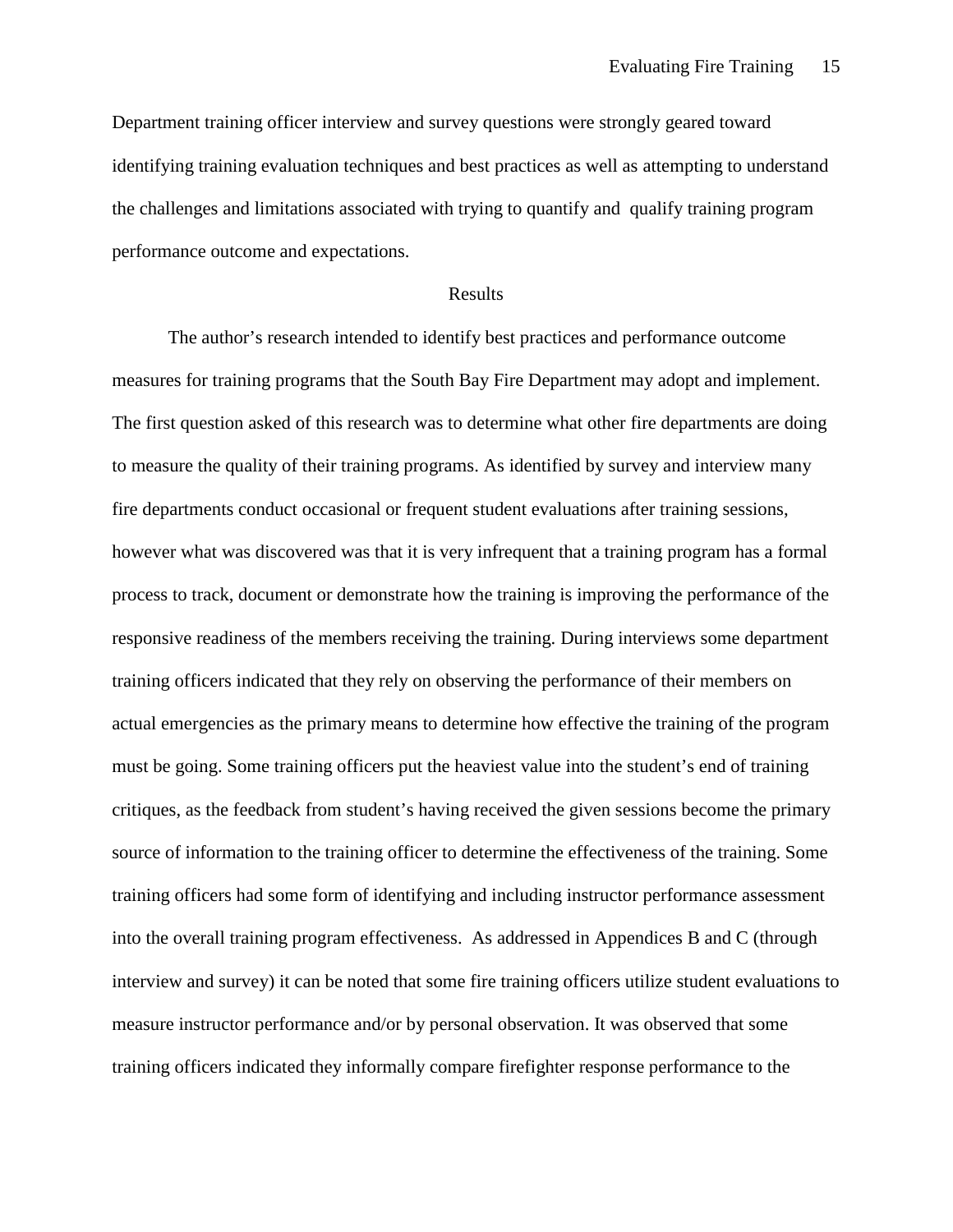training the firefighters received. But none had demonstrated any formal or documentable methods to prove or validate that the training directly reflected the response ability of said members.

The second question asked of this research was to identify some performance based outcome measures from the private industry that may be applied within a fire training program. The benefits of failure planning as explained by Shuman (1998) may be adopted or modified for adoption into a training program. Predicting potential failures such as achieving training goals or not meeting expected results may prove a proactive approach to problem solving. Preplanning for potential problems or failures within the training program ideally should allow the program manger to take faster action when issues arise as opposed to having to take the time to assess and evaluate the problems after they occur.

Customer satisfaction is repeatedly referenced and valued within the private industry as customers generate business, enhancing profits, therefore success. Shuman (1998). Although a fire department typically does not measure success in terms of dollars and profit, it does have a customer base. Understanding who the customer is proves crucial to any organization including a fire department. While members of the community may be the fire department's end customer, the members of the fire department are still the customers of the training officer. A fire training program may benefit in adopting some of the private industry customer service measurement tools and therefore have another performance measure. Additionally, being able to formally document the effectiveness of well-trained fire service members may also serve as a tool the department can use to demonstrate levels of customer service to the community as the ultimate customer.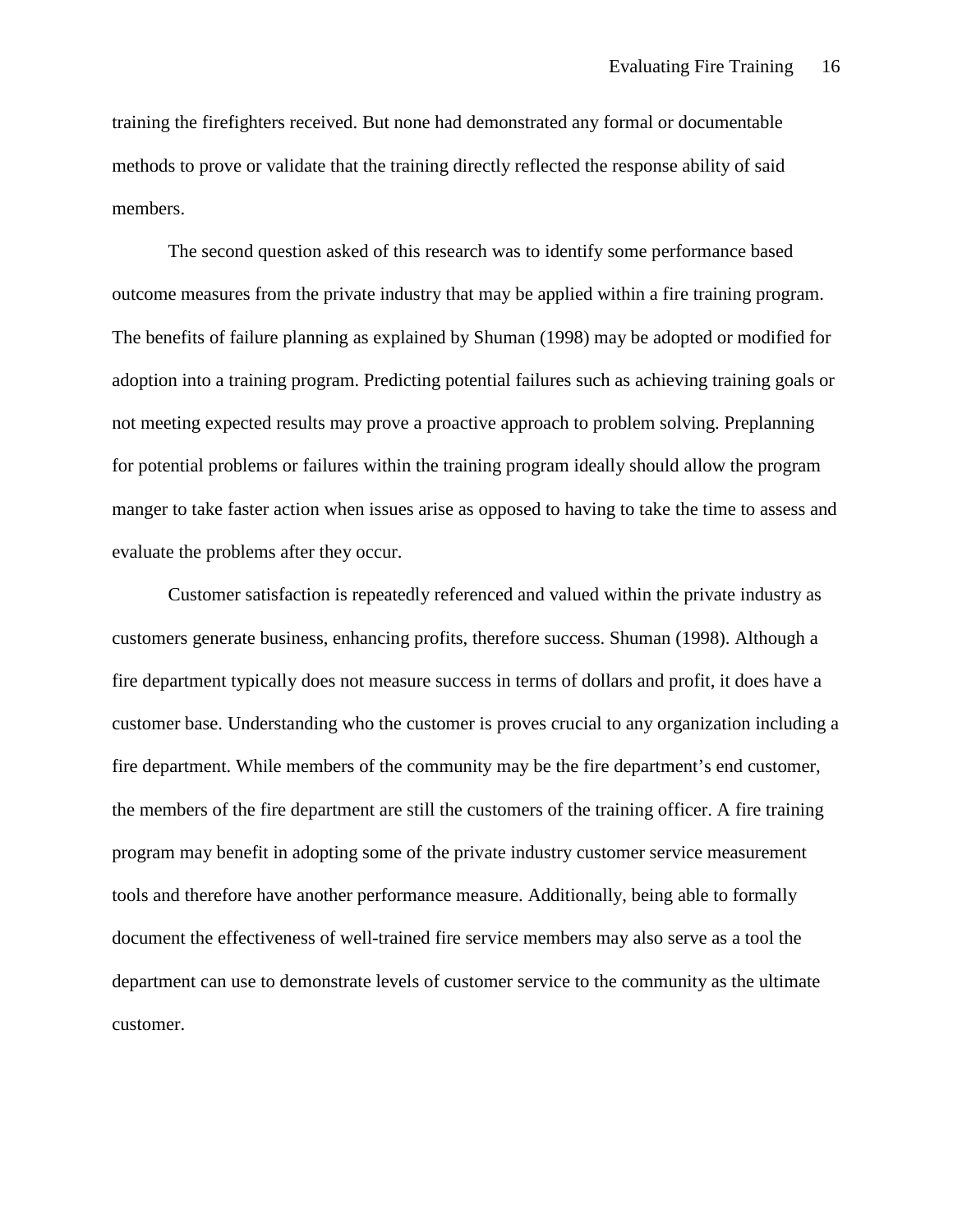The third question asked of this research was to identify any evaluation tools within the public and private education sectors. While much of the research found was designed toward school age programs there were some universal evaluation measures that proved relevant to adult style learning environments. Kahn (1998) promotes the benefits of intrinsic motivational learning and a training program weighing too heavily on scores or grades is likely to stifle the benefits and chances that students will seek knowledge for the sake of seeking knowledge. While there were no ground-breaking grading techniques identified from this research in the educational sectors, there was much to be learned about grading styles and reasons for and against the grading concept. Yong (2009) critiqued the No Child Left Behind Act as ineffective for the public school system as it promotes teaching to the test, however some conceptual aspects of the program may benefit a fire training program as an adult learning environment. By gaining consistency of the expected outcomes that a student needs to learn it streamlines the training given and tend to focus student learning to specific tasks and objectives versus widening education and covering broader overview topics. While it may be true that the concept narrows the learning focus it is also argued that what is taught is learned to a more finite degree. With a more narrowed and specific material focus, the idea is that it may help avoid some of the complexities and uncertainties associated with performance evaluation in a training program.

The fourth and summarizing question asked of this research was to identify some performance measurements that the South Bay Fire Department should consider for the fire training program? As was identified through interviews with members of the South Bay Fire Department, a majority of the member population is actively seeking career fire service employment. Regardless of career intent, most members expressed a high regard and desire to achieve a high level of training and response effectiveness. While the quest to be the best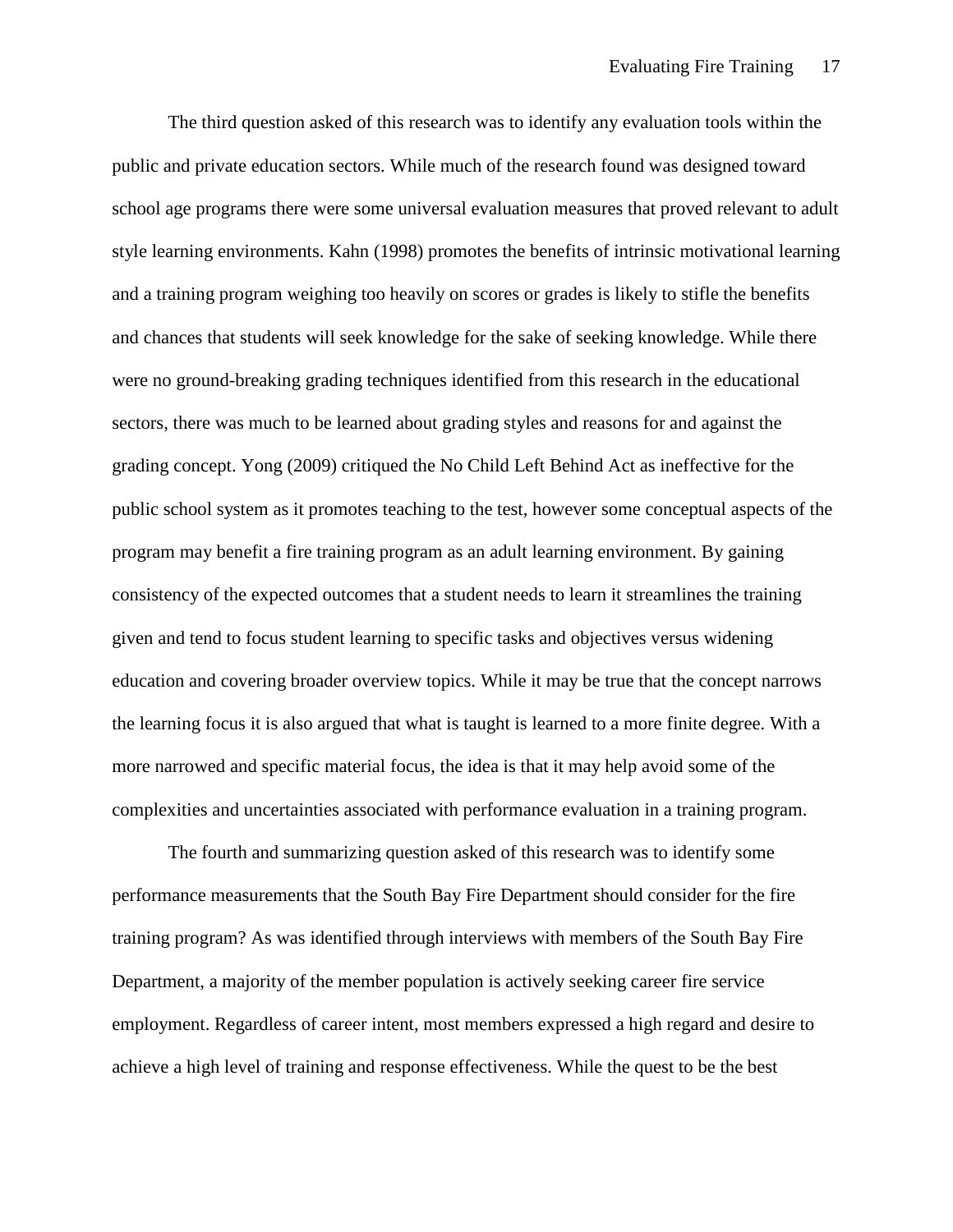firefighter anyone can be will always exist, the question still remains how does that get proved? Also noticed through interview, regardless of motivation, it becomes obvious that nearly all members of the department still desire to provide the best service to the community that can be achieved.

Commonly noted through literature review, outside survey and interviews, was that many organizations rely on continuous feedback from members receiving training. Unfortunately, the South Bay Fire Department has not historically been fully effective at gaining member input regarding their perception and input of the training. The department may gain valuable information by making a stronger and more dedicated attempt to seek member input regarding their opinions of the related training. The department's training program may gain and improve from including student evaluations after provided training sessions.

Upon the literature review, the International Fire Service Accreditation Congress' process was reviewed. The concept of basing a training program off of a standardized set of criteria such as NFPA standards is fundamentally the key component to obtaining IFSAC certification in the fire service world (IFSAC.org). Aside from following the detailed requirements of the IFSAC process the concept may be used based off another standard such as the South Bay Fire Department policies and procedures. One option may be to modify the concept to implement a performance measure system for the fire department's fire training program.

Also observed from department member interviews, some members failed to maintain interest in continuing the department wide drills. Results may be measured as any noted increase in member's voluntary attendance at the Monday night drills. Understanding member's concerns as well as adding value and challenge to the Monday night drills may gain a renewed interest to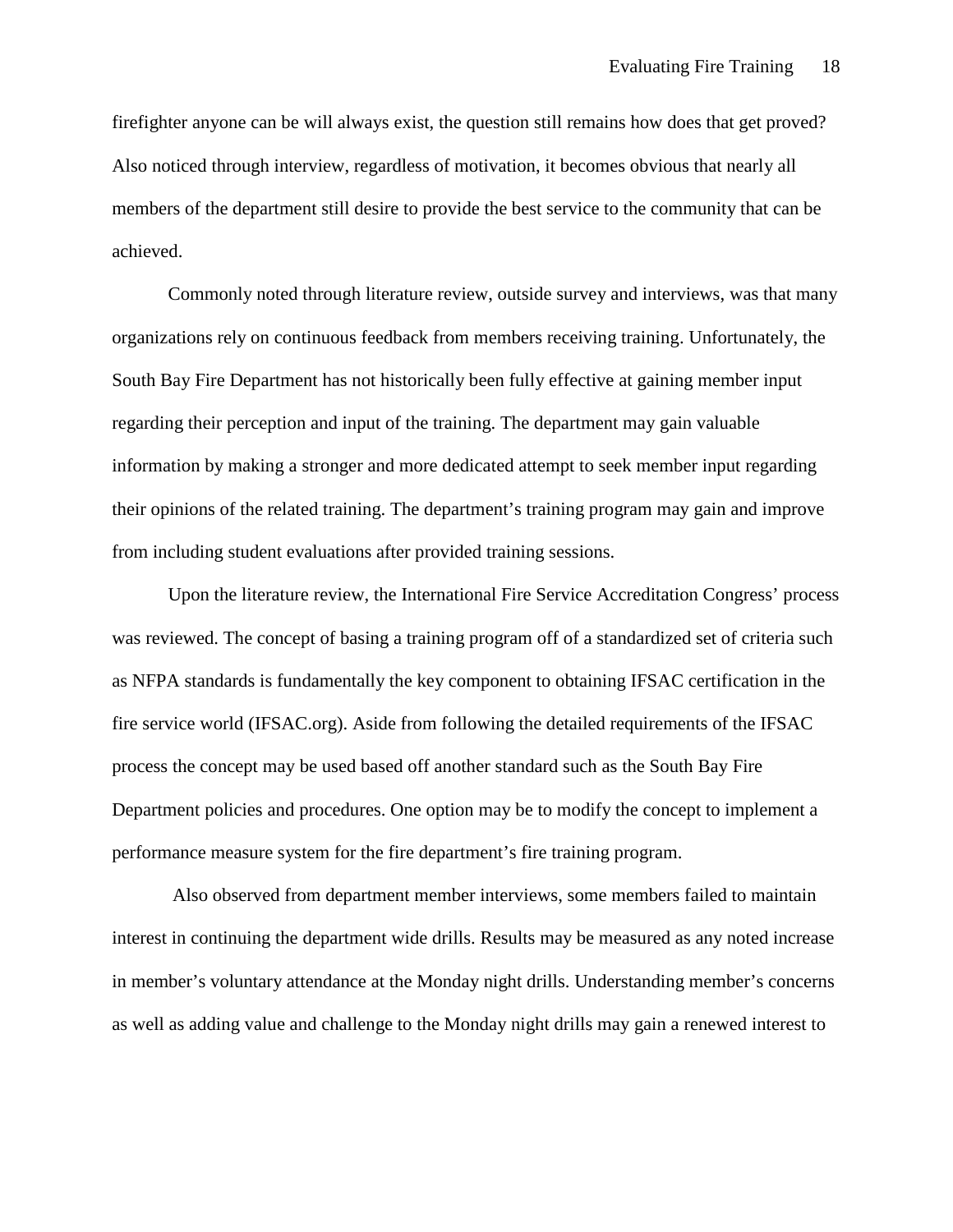the department drills and therefore tracking the number of members attending may prove to be a measure of the training program's success.

### **Discussion**

Performance measurement has been acknowledged as the concept of determining how effectively something was achieved compared to a pre-determined expectation or standard. The first challenge the South Bay Fire Department faces in the effort to establish performance measures within the training program lies in the need to first establish the performance expectations of the members. The department needs to know what it means to be a competent responder and what a competent shift's capabilities are. Establishing reasonable and achievable yet progressive goals that meet the community's expectations of a volunteer fire department becomes the foundation of what the expectations are within the training program. Goal setting and assessing the specific community needs by comparing them to every NFPA based fire service certification requirements may prove ineffective and even diplomatic. With this dilemma lies the compatible truth that must be found with minimal argument that in order to best serve the community of the South Bay Fire District, depth of learning shall be prioritized over breadth Oki (2009). Do members of the department need to know how to proficiently operate phase 1 and phase 2 emergency high-rise elevator operations? Or would a South Bay Firefighter better serve their community combating a single family residential occupancy?

Determining the expected levels response readiness and identifying how these expectations may be quantified and/or qualified become paramount. After identifying the expected performance, comes the challenge of identifying how those expectations are measured. Unlike a corporation, a fire department cannot simply compare numbers of last quarter's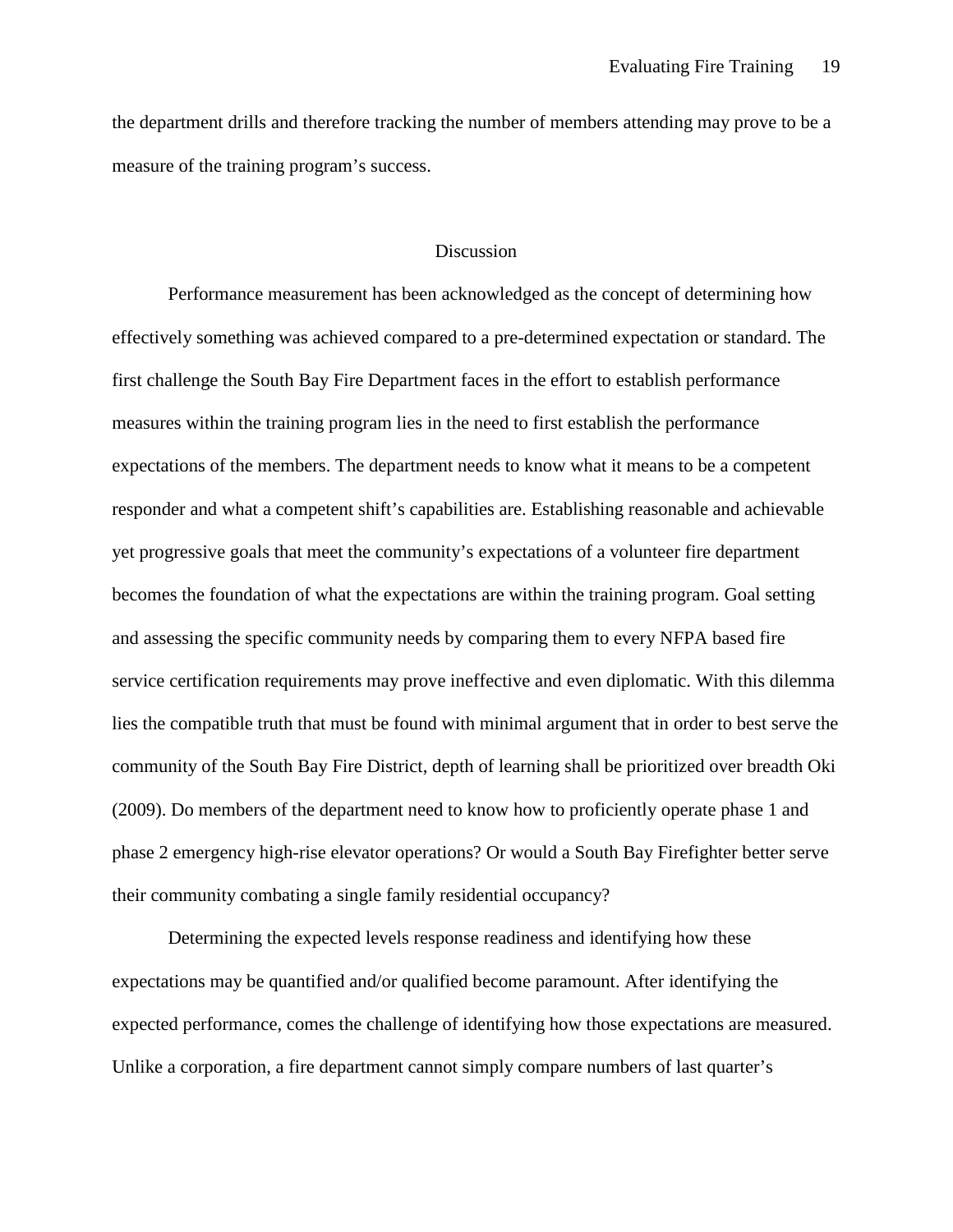generated revenue or stock market share-value. A fire department needs to study, identify and adopt what success is and how they know if they are successful. In this discussion, more specifically, the South Bay Fire Department needs to determine what success looks like within its training program. It is an easier statement to declare that the South Bay Fire Department is committed to excellent service and emergency readiness than it is to identify and live by specific outcome or performance expectations that may be held into account. However, without them it is also impossible to demonstrate and prove that the department is providing proper services to the community. Finally, it proves challenging to identify improvement areas or make changes based on any solid evidence or data that helps to make informed decisions.

Identified in the International Fire Service Accreditation Congress (IFSAC) certification process there must be a practical skills testing portion, based on a specific set of NFPA standards a student must adequately pass to receive a specific fire service related certification. The concept is that the pre-established skills sheets used are based on the knowledge, skills and abilities expected of the candidates. The skills sheets provide an itemized list of task-level steps of what must be demonstrated in order prove successful accomplishment of the given standard. In order for a candidate to received IFSAC certification, all IFSAC's rules and processes shall be followed and all skills sheets used shall have been approved by an IFSAC review committee. If certification by an outside entity like IFSAC is not the goal then all the rules and processes are not required per IFSAC (2011). The concept of being evaluated based on skills sheets may still prove valid even if the adopted standard changes. If not an NFPA standard, it is still sound that the adopted standard may be a departmental policy or procedure. A department may use a familiar firefighter skills sheet template to build department specific task steps to achieve expected goals. These modified skills sheets may be used to measure student comprehension and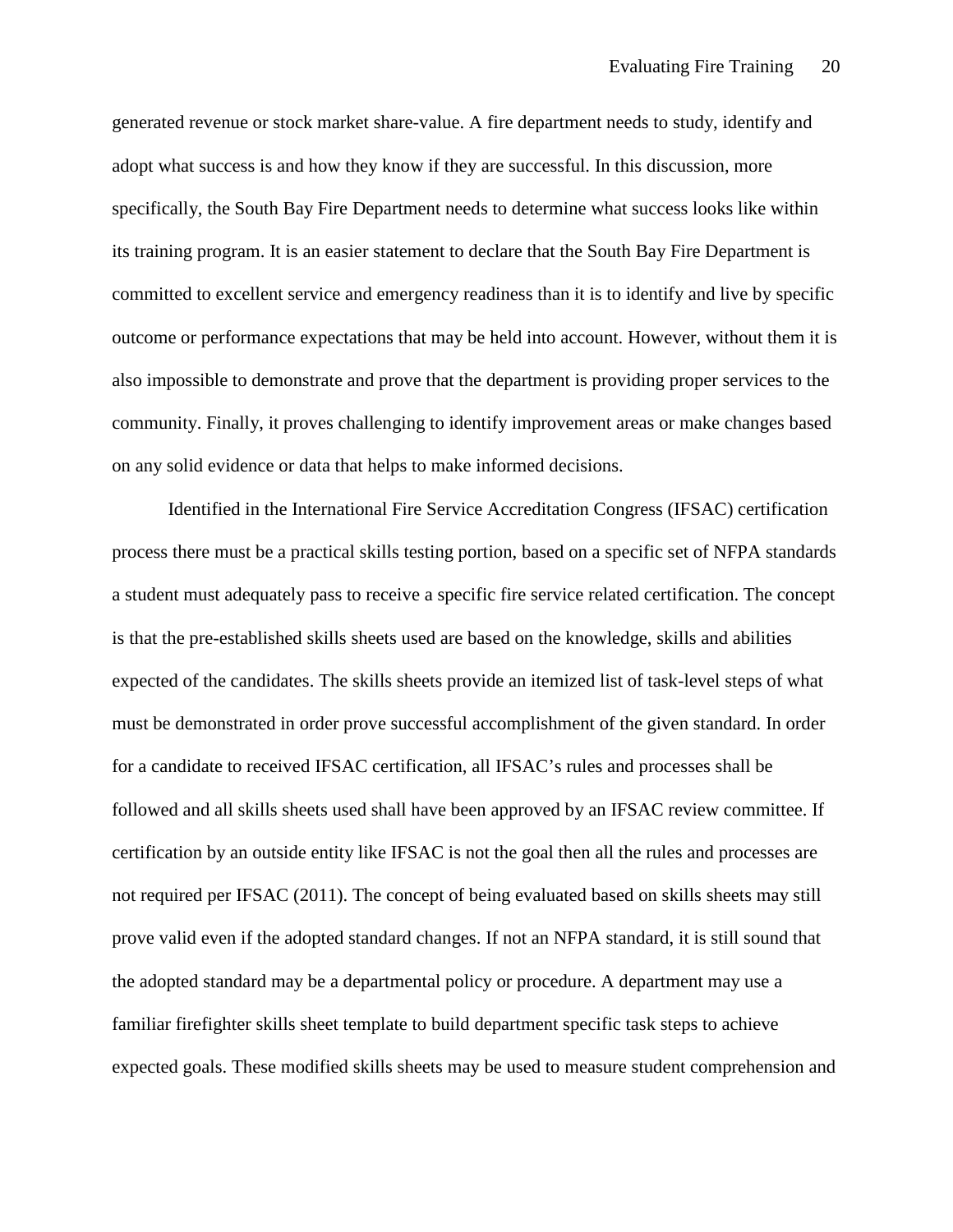to evaluate to what extent members properly execute the specific department expectations. It would be crucial that the objectives within these evaluation tools be clear and accurate to what the desired results are and most importantly that these expectations are directly related to what members of the South Bay Fire Department will be expected to achieve. Being able to consistently evaluate such expectations and also being able to reproduce the same evaluation criteria may prove invaluable as a progressive tool. A given member or given shift may be given standardized performance tests to achieve and understand a baseline set of competence and skills. As the training program is implemented these skills performance tests may be continuously utilized. Assuming the department can isolate external influences and variables it may be possible to attribute the achieved training to any observed improvements of the preestablished baseline tests. If performance is not improved after training is implemented it may also prove an effective means to evaluate how effective the various training methods and subjects are. Improvement areas may be identified and training curriculum may be modified until the pre-established expectations have been met. The end goals should be to always improve the knowledge, skills and abilities of our members in order to strive for the best and to improve services provided to the community.

#### Recommendations

The first recommendation the author has for the South Bay Fire Department is to identify and agree on emergency response competency priorities. While it may be obvious that any type of emergency may occur at any time and that fire service members need to be ready to react to most any given scenario, there are still means to determine district response priority. The South Bay Fire Department - Thurston District 8 predominantly serves a rural community without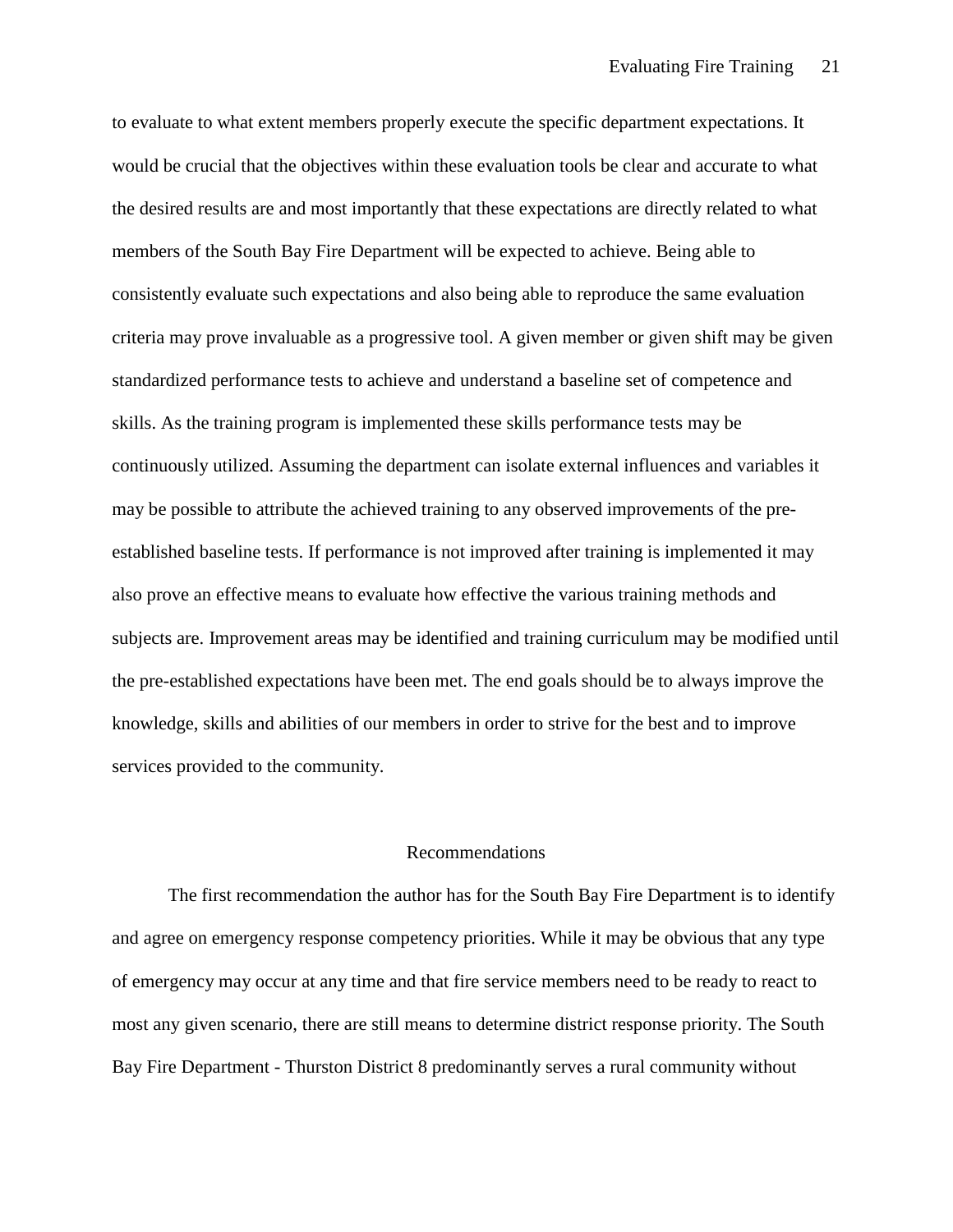many unique or special hazards. The community members within the District limits are the end using customer, and their needs should be put on first focus. Considering the depth of learning versus breadth of learning dilemma as noted by Oki (2009) it is recommended by the author that the depth of learning concept be prioritized for the department's training program as it is believed it will best serve our members to achieve department specific expectations. Using response statistics, other existing data as well as understanding the district demographics and community needs, the South Bay Fire Department Executive Management should be able identify what the response proficiency priorities are. Some examples may likely include initial report of fire response and set-up of a single family residence, medical response or motor vehicle collision. After this list of primary core competencies are identified the department's policies and standard operating procedures need to be reviewed to confirm they are current, they include all needs, and they adequately detail the expected performance and appropriate practices for such responses. In order to determine success and performance there must be adopted and measurable goals. Demonstrating the department is capable of these goals in the form of emergency response readiness may prove measurable. The training officer would then be tasked with ensuring that department skills sheets are developed based off those policies and procedures as the standard. These sheets would serve as the tools that can be used to measure to what level of efficiency department members or shifts can perform to the expected standards. Using these skills sheets as an ongoing practice will allow the training officer to monitor the members and shifts response capability. This performance measurement tool would also help the training officer determine how effective various components of the training program are. After the specific training session is completed the members or shifts would be evaluated with the same assessment tool that was conducted prior to the training. The results of the evaluations compared from before and after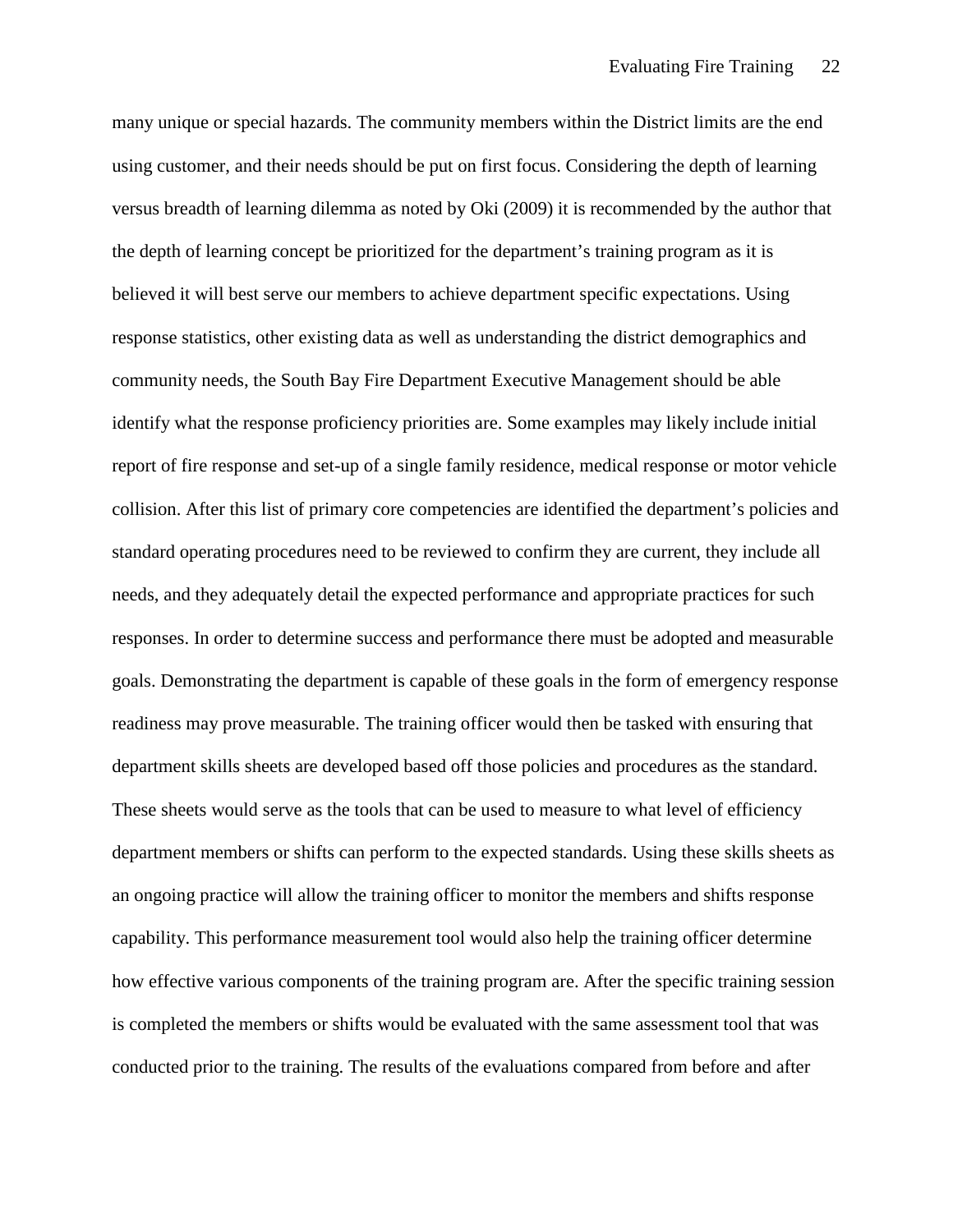receiving the training may serve as an overall training program performance measurement tool. Success for the program will be measured both quantitatively and qualitatively. The quantitative is easily measured in terms of tracking and ensuring that all members receive the required training. The qualitative would be measured in terms as to what extent members are able to achieve the expected performance skills established within the updated department policy. This information may additionally prove relevant in the future for the department as criteria within a feedback or member performance evaluation tool.

The second recommendation the author has for the South Bay Fire Department is to develop, adopt and implement a three-tiered training program evaluation approach. Tier one will be the evaluation process as described in the author's first recommendation that includes the evaluation of training competence of the line level responders of the department. This level of the program will be supervised by the training officer. Tier two will be the evaluation of the instructors providing the department training. This tier will need to be developed by the training officer and should evaluate the effectiveness of the instructors. This process should evaluate instructor's ability to provide beneficial training to the students in order for them to maximize their success in achieving the department's core expectations. A portion of this evaluation process should be based on how well and accurately the instructor followed the department's adopted lesson plan for the given subject. Instructors would be given feedback to help them improve as well as enforce and encourage their existing strengths. The main goal of this tier is to encourage, support, and train the shift captains to understand and embrace their true potential to delegate training objectives to the members of the shift. Based on the interviews the training officer conducted with the captains of the shifts, it was discovered that most captains took the full training responsibility on themselves and therefore felt the full responsibility to conduct the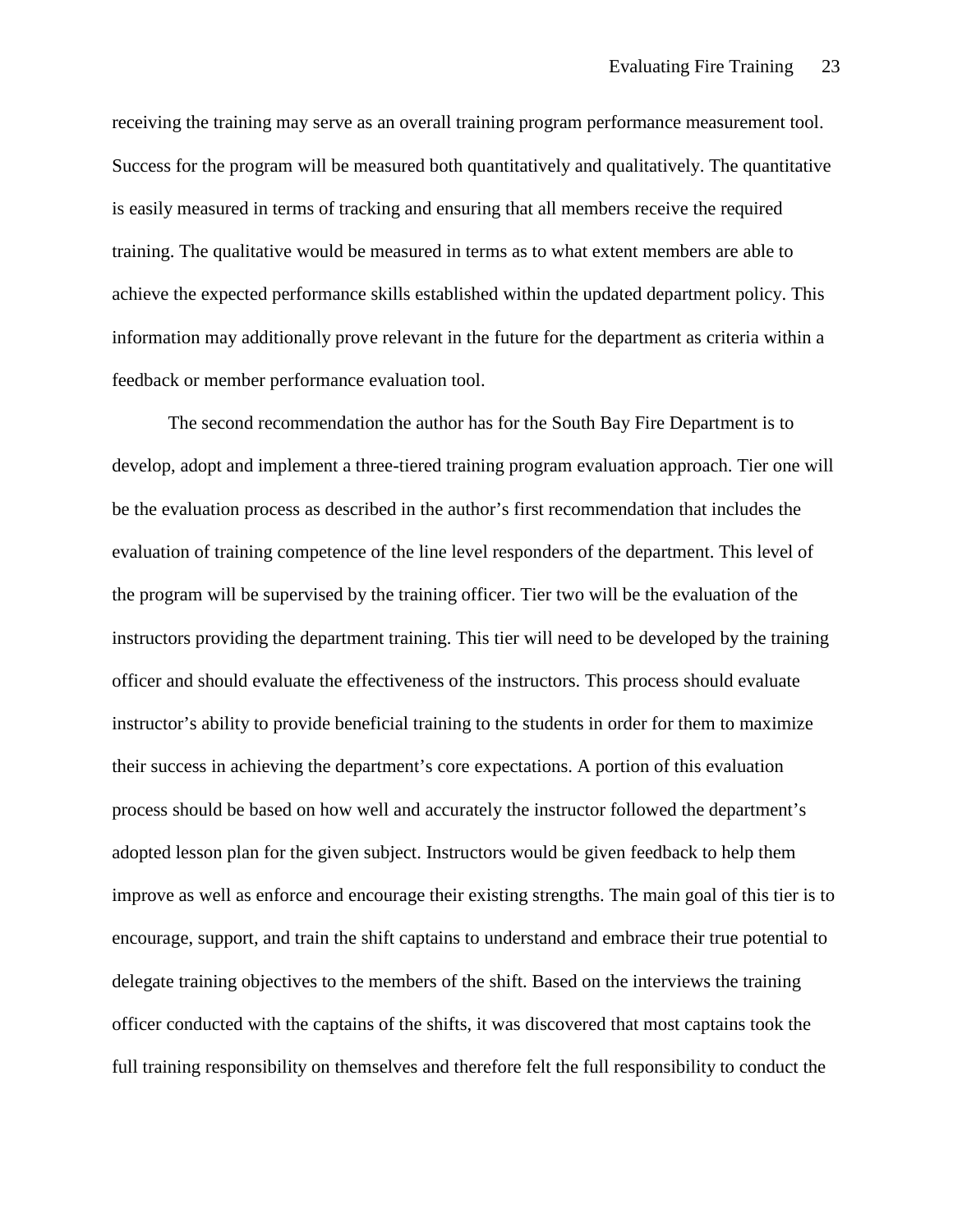training personally. The goal of this tier is to encourage captains to recognize more experienced members on their shift that will not only gain experience as trainers but will help the rest of the shift learn from the training they may conduct. This goal will not only allow for learning of the newer members receiving the training but it will provide experience for those senior members giving the training. The shift officers delegating the training courses will not only be taking the full training responsibility off their plate but they will in turn also be gaining delegation experience which will make them stronger managers and will aid them in the future to become future senior leaders and potential Battalion Chiefs. It should also be expected of the Captains that if/when they discover someone on their shift, who may possess advanced knowledge, special interests or superior training skills they should bring these members forward to be recognized by the Training Officer. These talented members may provide training to other shifts or may share best practices that can positively impact the department's overarching training program. This tier will be managed by the training officer. And finally, tier three will consist of the overall training program outcomes. This tier will require the training officer to continue perspective evaluation of the program as an ongoing basis. It shall be the training officer's responsibility to identify problems associated with the training program as well as demonstrate how problems are being overcome. The Training Officer should have and continue to follow a vision for the training program that ensures core competencies are mastered within all department shifts and that ongoing training is stimulating and beneficial to members of the department. The response competence levels and satisfaction levels of all members should be measurable and the assessment of the training program should be continuously monitored. The ongoing assessment should include a comparison study between member satisfaction/moral and response performance. The Training Officer shall be responsible to develop this process and compile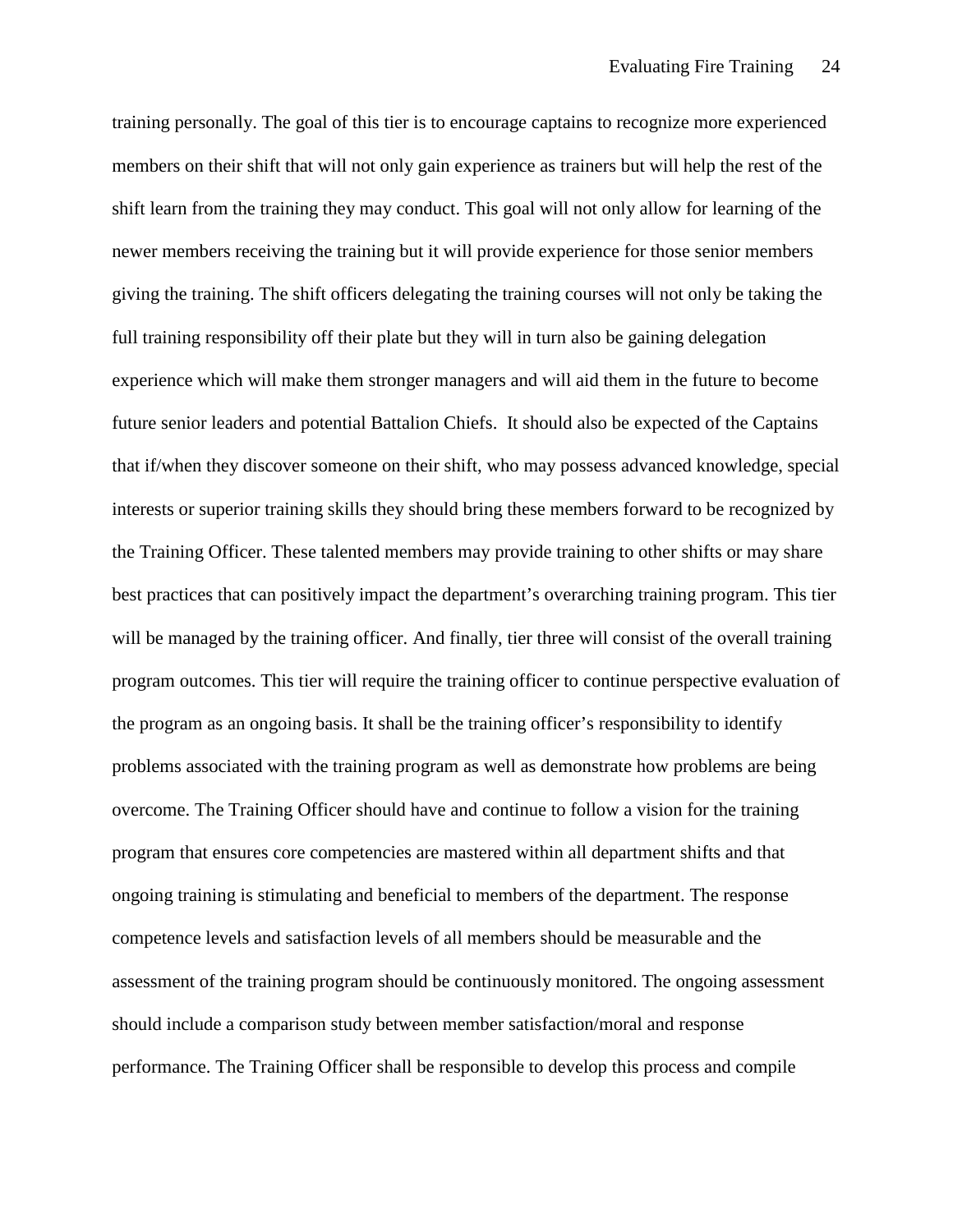quarterly reports which include status of tiers one and two. This process shall be accepted and approved by the Fire Chief and may be used as an evaluation tool partially indicating the Training Officer's level of success.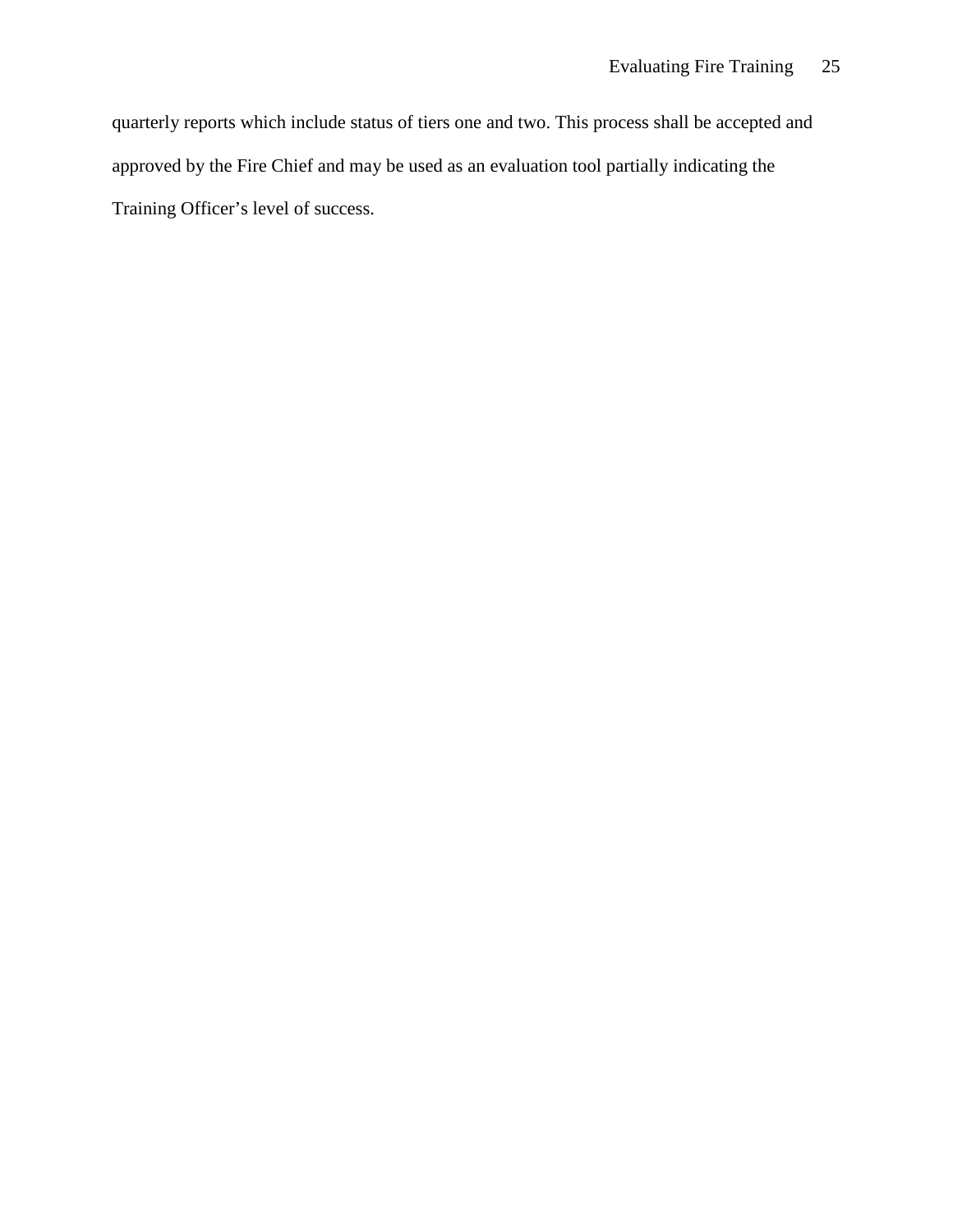#### References

Cross, J (2009) *Training from the back of the room: 65 ways to step aside and let them learn.* San Francisco, CA: Pfeiffer

Dictionary.com (2010) Retrieved May 20, 2010 from

http://dictionary.reference.com/browse/performance

- International Fire Service Accreditation Congress (2011) Retrieved June 17, 2011 from http://www.ifsac.org/
- International Fire Service Training Association (2006) *Fire and emergency services instructor: Seventh Edition.* Stillwater, OK: Fire Protection Publications. Oklahoma State University
- Johnson, L (2005) *Teaching outside the box: How to grab your students by the brains.*  San Francisco, CA: Jossey-Bass
- Kohn, A (1998) *What to look for in a classroom: And other Essays.* San Francisco, CA: Jossey-Bass
- McDavid, J.C., & Hawthorn, L.R.L. (2006). *Program evaluation & performance measurement: An introduction to practice*. Thousand Oaks, CA: Sage Publications, Inc.
- Oki, S (2009) *Outrageous learning: An education manifesto*. Seattle , WA: Washington Policy Center.
- Shuman, J.C. (1998) *The Rhythm of Business: The key to building and running successful companies*. Woburn, MA: Butterworth-Heinemann
- Yong, Z (2009) *Catching up or leading the way: American education in the age of globalization.* Alexandria, VA: Association for Supervision and Curriculum Development.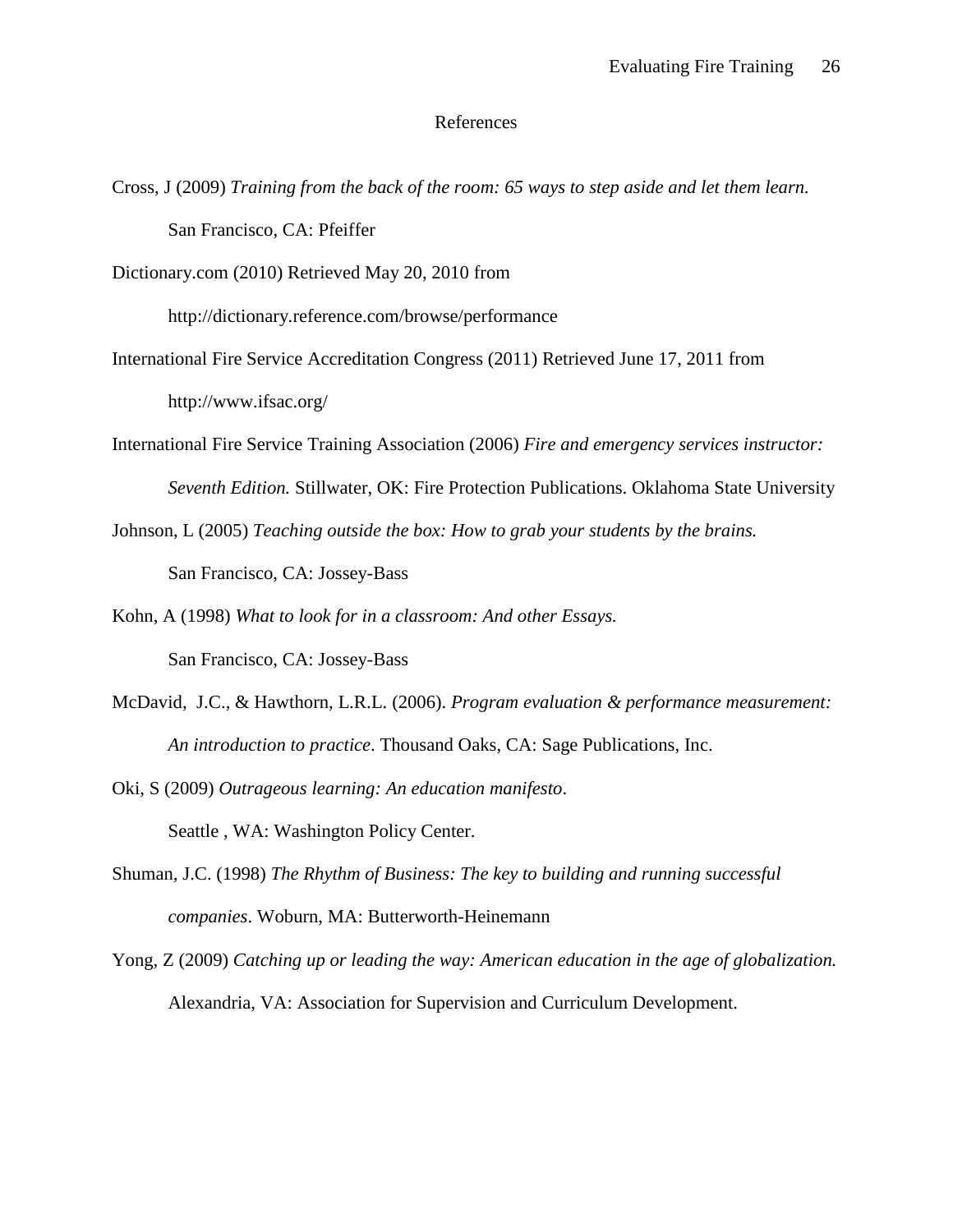| <b>SOUTH BAY FIRE DIST 8</b><br><b>TRAINING AC INTERVIEW</b> | Appendix A<br>(South Bay Member training interview questions) |  |
|--------------------------------------------------------------|---------------------------------------------------------------|--|
|                                                              |                                                               |  |
| 1. When did you join the team and why?                       |                                                               |  |
| 2. What are your Short and Long term goals?                  |                                                               |  |
| Short FFI, FFII, EMT, Inst I,                                |                                                               |  |
| Long                                                         |                                                               |  |
| 3. What are the training needs of the department?            |                                                               |  |

- 4. What/which descriptions are most accurate for you as to why you are a volunteer at SBFD?
	- a. Gain experience/training as actively trying to get hired onto a career Dept \_\_\_\_\_\_
	- b. To help and be involved in the community
	- c. Love the Fire Department but not interested in hiring into a career Dept. \_\_\_\_\_\_\_
	- d. Other?  $\Box$

 $\overline{\phantom{a}}$ 

5. Are you interested in department promotion here- i.e. ODP?

- 6. What statement is most accurate
	- a. I like being on my current shift and am not willing/wanting to move to another

\_\_\_\_\_\_\_\_\_\_\_\_\_\_\_\_\_\_\_\_\_\_\_\_\_\_\_\_\_\_\_\_\_\_\_\_\_\_\_\_\_\_\_\_\_\_\_\_\_\_\_\_\_\_\_\_\_\_\_\_\_\_\_\_\_\_\_\_\_\_\_\_\_\_\_\_\_\_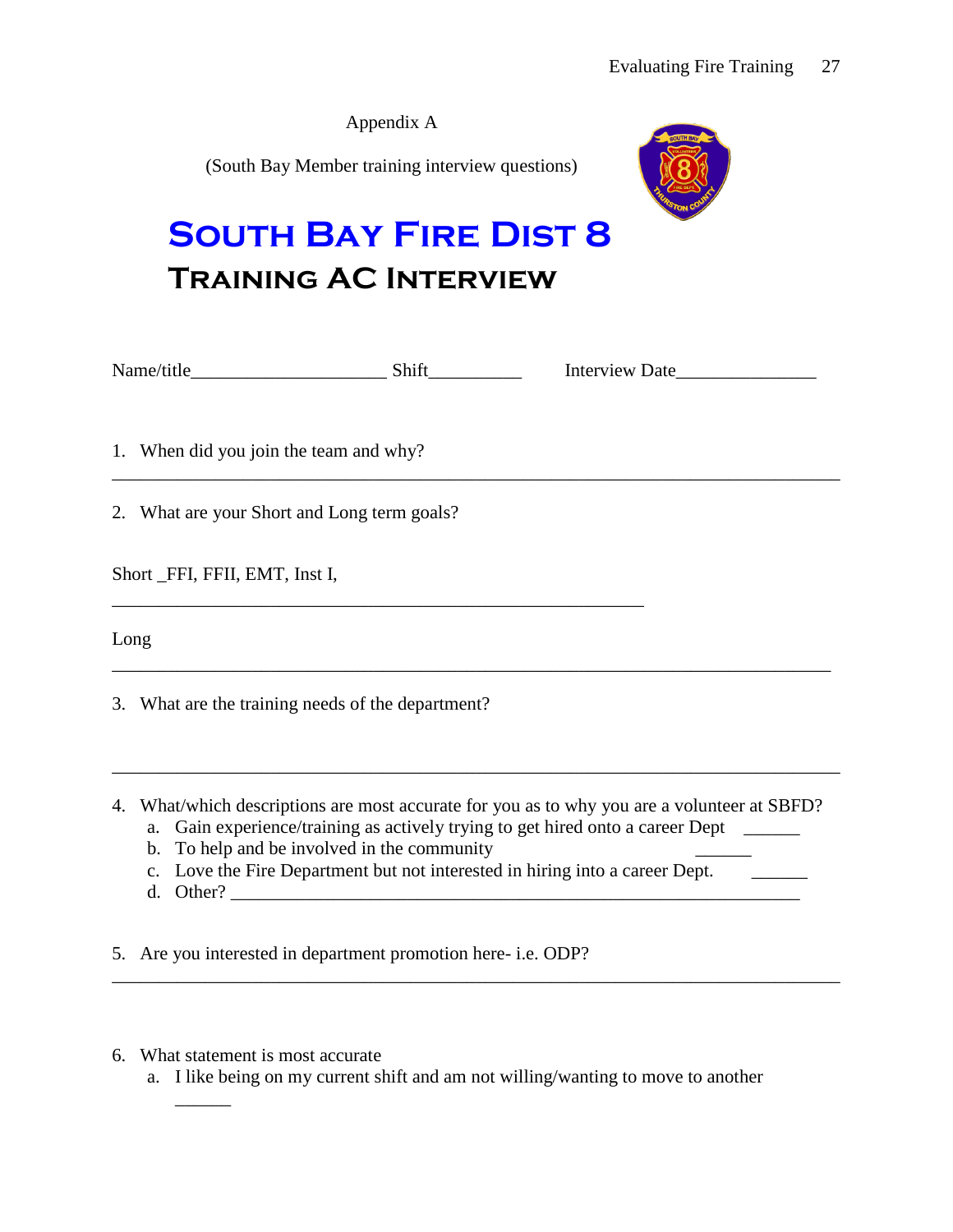b. I like being on my current shift but am willing to rotate around to another shift

\_\_\_\_\_\_\_\_\_\_\_\_\_\_\_\_\_\_\_\_\_\_\_\_\_\_\_\_\_\_\_\_\_\_\_\_\_\_\_\_\_\_\_\_\_\_\_\_\_\_\_\_\_\_\_\_\_\_\_\_\_\_\_\_\_\_\_\_\_\_\_

- c. I'm willing to and/or may enjoy working on an new shift sometime
- d. Other?

 $\overline{\phantom{a}}$ 

7. Anything else?

(South Bay Member training interview results summary – 59 of 66 members interviewed)

\_\_\_\_\_\_\_\_\_\_\_\_\_\_\_\_\_\_\_\_\_\_\_\_\_\_\_\_\_\_\_\_\_\_\_\_\_\_\_\_\_\_\_\_\_\_\_\_\_\_\_\_\_\_\_\_\_\_\_\_\_\_\_\_\_\_\_\_\_\_\_\_\_\_\_\_\_\_

Name/title Shift Interview Date

1. When did you join the team and why?

## **Survey results showed**

**-24 members joined South Bay less than 2 years ago (since 2009) = 41% Less than 2 years -21 members joined South Bay less than 5 years ago but more than 2 years ago (Between 2006-2009) = 35% Less than 5 years**

**-14 members joined South Bay 5 or more years ago (before 2006) = 24% 5 or more years**

**Reasons for joining varied, but frequently indicating desire to help people, interest in a fire service career and word of mouth recommendations from current members.**  2. What are your Short and Long term goals?

**Various responses were not statistically categorized as part of this summary compilation.**

3. What are the training needs of the department?

**This open-ended question resulted in a multitude of responses however the training delivery method preference was compiled as follows.** 

**11 of 59 members indicate they would prefer department training be delivered on their shift = 19%**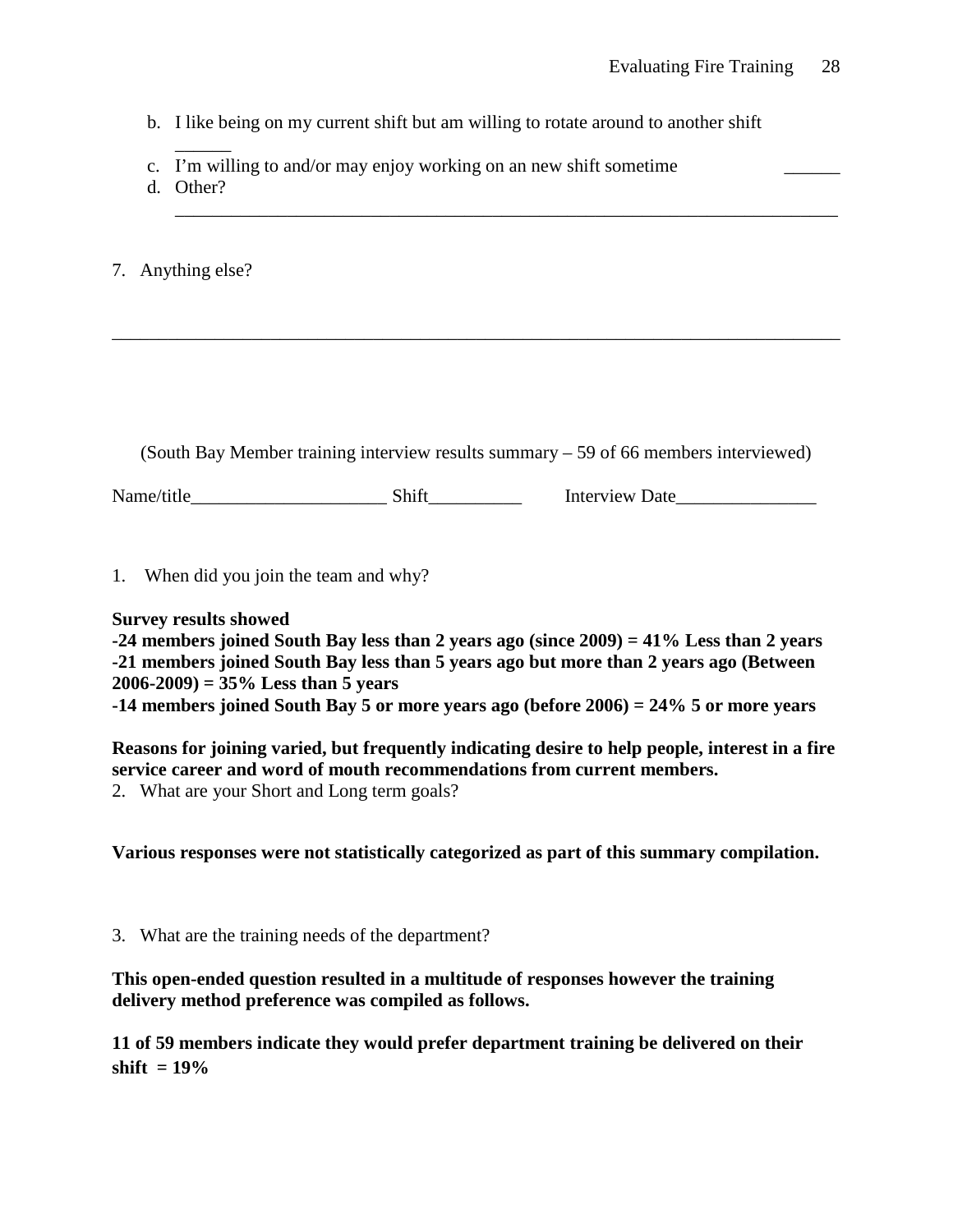**9 of 59 members indicate they would prefer training be delivered as department-wide drills = 15%**

**30 of 59 members indicate they would prefer training be delivered department-wide and shift = 51%** 

## **9 of 59 members uncertain or did not remark towards preference regarding shift or department delivery methods = =15%**

*Note: It should be clarified that during this interview question, the interviewer followed up with members by specifically asking how they saw the best training delivery method. The question was asked -Did they prefer shift based training or department-wide drills such as "Monday night Department Drill?"* 

*Note: While no specific numbers were documented or counted as result of this interview, some senior members (five plus years with department) indicated that they stopped attending the "Monday Night Drills" because the drills were too routine and lacked any stimulating qualities as nothing new was learned and there was no challenge to them.* 

- 4. What/which descriptions are most accurate for you as to why you are a volunteer at SBFD?
	- a. Gain experience/training as actively trying to get hired onto a career Dept \_\_\_\_\_\_\_
	- b. To help and be involved in the community
	- $\overline{\phantom{a}}$ c. Love the Fire Department but not interested in hiring into a career Dept.
	- $\overline{\phantom{a}}$ d. Other?

**Survey Results showed**

**-31 members selected "a." primary intent to hire into career department = 53% Trying to hire career** 

**-21 members selected "b." primary intent to help and be involved in community = 36% Help community**

**-6 members selected "c." primary intent for fire department but not interest in career fire = 10% Fire department non-career**

**-1 member selected "d." other intent Loves helping other fire service members = 1%**

5. Are you interested in department promotion here- i.e. ODP?

**Survey Results showed**

**-40 Members indicate "Yes" interest in Officer Development Program = 68% Yes -19 Members indicate "No" interest in Officer Development Program = 32% No**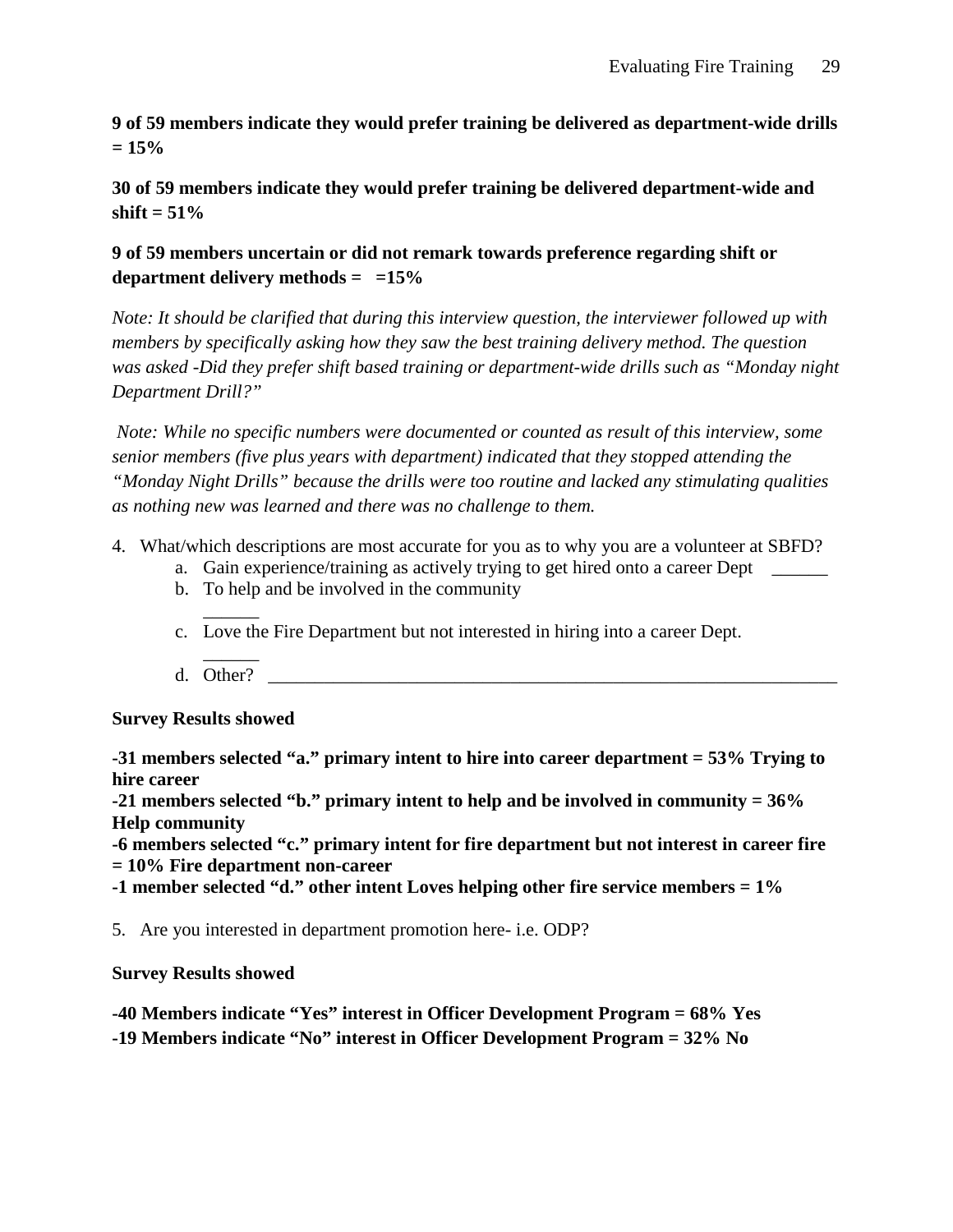*(Note: It should be clarified that not all members indicating "Yes" said they were ready at that point, but many indicated a future interest)*

- 6. What statement is most accurate
	- a. I like being on my current shift and am not willing/wanting to move to another
	- $\overline{\phantom{a}}$ b. I like being on my current shift but am willing to rotate around to another shift
	- $\overline{\phantom{a}}$ c. I'm willing to and/or may enjoy working on an new shift sometime
	- $\overline{\phantom{a}}$ d. Other?

**-26 members selected "a." = 44% -31 members selected "b." = 53% -2 members selected "c." = 3% -0 Members selected "d." = 0%**

*(Note: For accuracy and comprehensive data purposes it should be clarified that when asking this interview question it was explained that the intent of this question was to determine if the members saw more benefit from a training perspective to move around to other shifts and learn from them or if they found more value training with their own shift. It was further explained that the intent of the question was not to ask if they were happy on their shift or if they simply wanted to move to another shift for other reasons.)*

7. Anything else?

**Various responses were not categorized as part of this summary compilation.**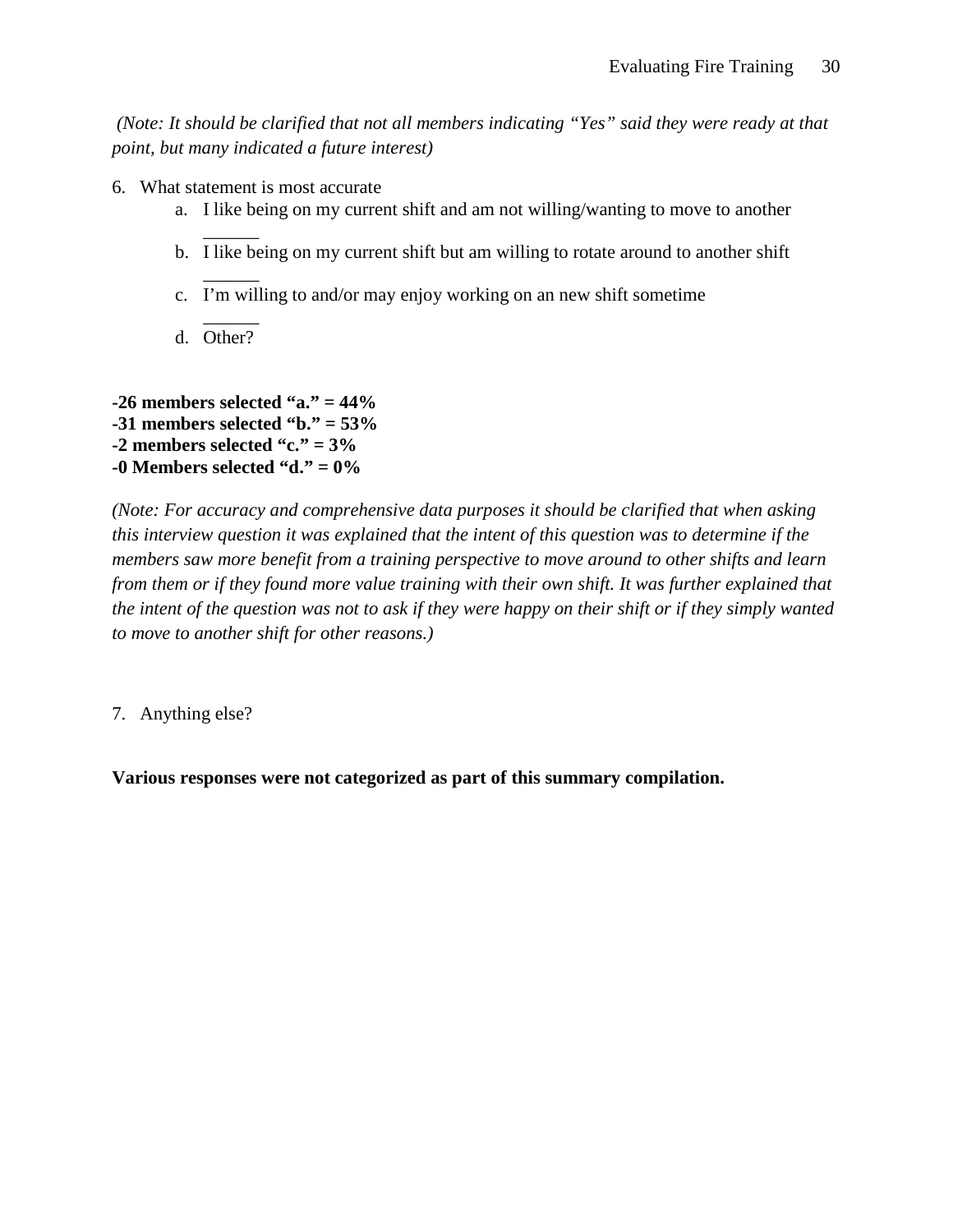Appendix B

(Fire training officer interview questions)

# **Training Program Performance**

# **Training Officer Interview**

Name/title \_\_\_\_\_\_\_\_\_\_\_\_\_\_\_\_\_\_\_\_\_\_\_\_\_\_\_\_Department\_\_\_\_\_\_\_\_\_\_\_\_\_\_ Interview Date\_\_\_\_\_\_\_\_\_\_\_\_\_\_

1. Do you have a means to measure student learning after training? Please elaborate.

 $\_$  , and the set of the set of the set of the set of the set of the set of the set of the set of the set of the set of the set of the set of the set of the set of the set of the set of the set of the set of the set of th

\_\_\_\_\_\_\_\_\_\_\_\_\_\_\_\_\_\_\_\_\_\_\_\_\_\_\_\_\_\_\_\_\_\_\_\_\_\_\_\_\_\_\_\_\_\_\_\_\_\_\_\_\_\_\_\_\_\_\_\_\_\_\_\_\_\_\_\_\_\_\_\_\_\_\_\_\_\_\_\_\_\_

 $\_$  , and the set of the set of the set of the set of the set of the set of the set of the set of the set of the set of the set of the set of the set of the set of the set of the set of the set of the set of the set of th

 $\_$  , and the set of the set of the set of the set of the set of the set of the set of the set of the set of the set of the set of the set of the set of the set of the set of the set of the set of the set of the set of th

2. Do you have a means to measure instructor effectiveness? Please elaborate.

3. Do you have a means to measure effectiveness of the training program? Please elaborate.

\_\_\_\_\_\_\_\_\_\_\_\_\_\_\_\_\_\_\_\_\_\_\_\_\_\_\_\_\_\_\_\_\_\_\_\_\_\_\_\_\_\_\_\_\_\_\_\_\_\_\_\_\_\_\_\_\_\_\_\_\_\_\_\_\_\_\_\_\_\_\_\_\_\_\_\_\_\_\_\_\_\_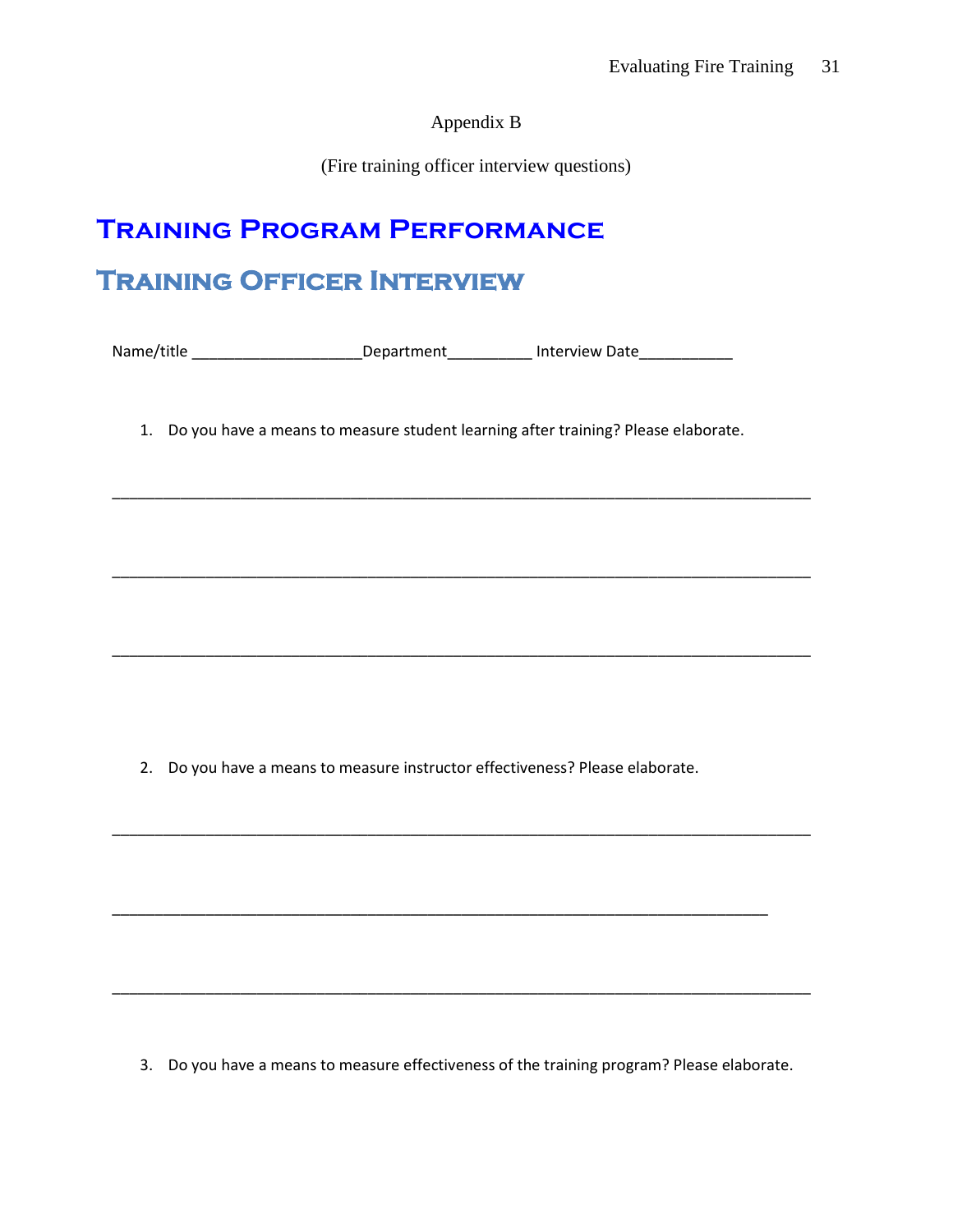4. How do you track and ensure state required training occurs? Do you compare your program to the state's fire training and safety standard -WAC 296-305?

5. Do you provide instructors with specific pre-established directives or lesson plans? Giving them the objectives and tasks vs. giving them a topic to teach as/at their discretion and include their own task priority.

6. Anything else?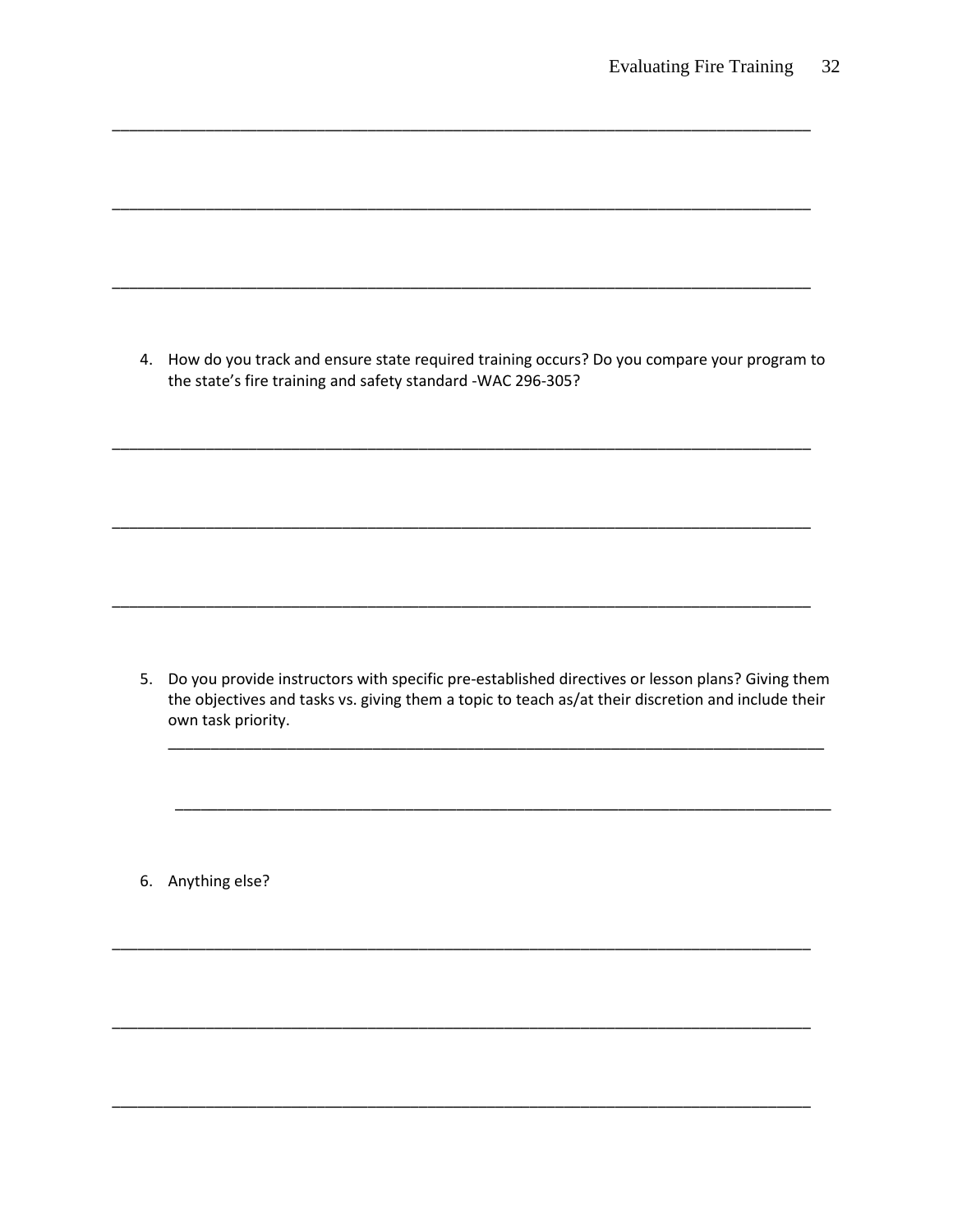| (Fire training officer interview answer summary) |  |  |
|--------------------------------------------------|--|--|
|                                                  |  |  |

Name/title **Name** Attack Cherry Department and Interview Date

**Four Thurston County Fire Department Training Officers were interviewed.**

**Deputy Chief Steve Slater, Bald Hills Fire Department, interviewed by phone 20 June 2011**

**Assistant Chief Ted Hendershot, McLane-Blacklake Fire Department, interviewed by phone 21 June 2011**

**Lieutenant Derek Hall, North Olympia Fire Department, interviewed in person 22 June 2011**

**Battalion Chief Andrew Schaffran, East Olympia Fire Department, interviewed by phone 24 June 2011**

1. Do you have a means to measure student learning after training? Please elaborate.

**2 of 4 Training Officers use State Fire Marshal's Officer/NFPA based Skills sheets to evaluate students.**

**2 of 4 Training Officers use direct observation to evaluate students.**

**2 of 4 Training Officers use written student evaluations (evaluation that the students complete after they receive training) to assess student learning.**

**1 Training Officer uses informal drill debriefing sessions to evaluate student learning.**

2. Do you have a means to measure instructor effectiveness? Please elaborate.

#### **2 of 4 Training Officers indicate No, they do not measure instructor effectiveness**

**2 of 4 Training Officers indicate Yes, both using combinations of student critiques and Training Officer observation.**

3. Do you have a means to measure effectiveness of the training program? Please elaborate.

**2 of 4 Training Officers indicate No, they have no measure to evaluate the overall effectiveness of the training program.**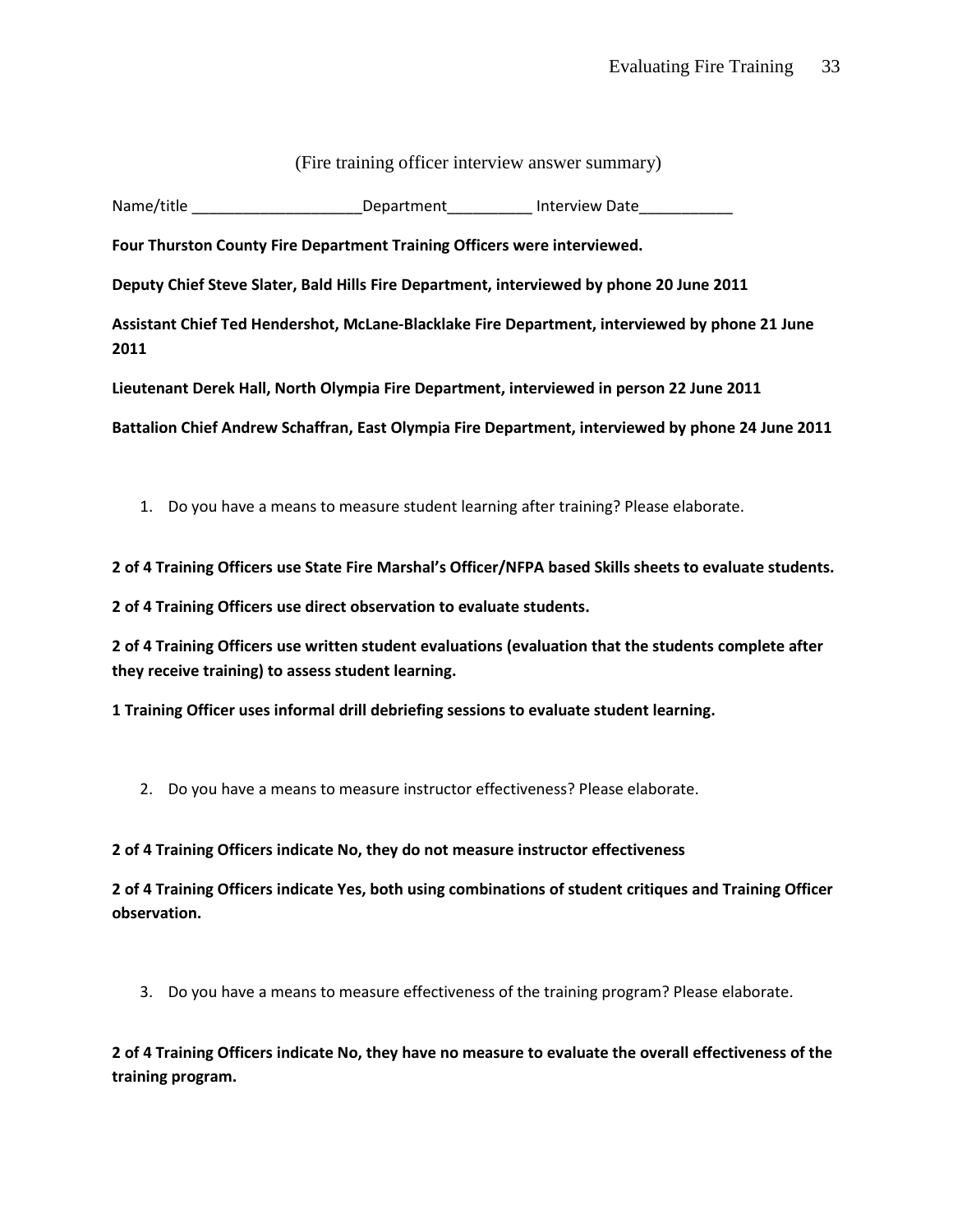**1 Training Officer explained that he measures his training program's success based on how many of his recruits complete the entry level training program.** 

**1 Training Officer explained that he measures his training program's success informally based on subjective observation of how well the students perform during the training sessions.** 

4. How do you track and ensure state required training occurs? Do you compare your program to the state's fire training and safety standard -WAC 296-305?

**3 of 4 Training Officers indicate that they do use and follow the State requirements for fire training.**

**1 Training Officer indicate that he does not use and the State requirements for fire training but instead uses the NFPA 1001 standard for firefighter and state skills sheets for training planning and scheduling.** 

- 5. Do you provide instructors with specific pre-established directives or lesson plans? Giving them the objectives and tasks vs. giving them a topic to teach as/at their discretion and include their own task priority.
- **2 of 4 Training Officers indicate that they do not have or provide instructors with specified lessons plans prior to assigning them to instruct a session.**
- **1 Training Officer indicated that he occasionally provides instructors with specified lessons plans depending on the subject and experience of the instructor.**
- **1 Training Officer indicated that he meets with the instructor and discusses the expectations prior to assigning them to instruct a session.** 
	- 6. Anything else?

**One Training Officer explained that he believes we as training officers need to put more focus on** 

**engaging students and encourage more self critical thinking in order to make more effective** 

**firefighters.**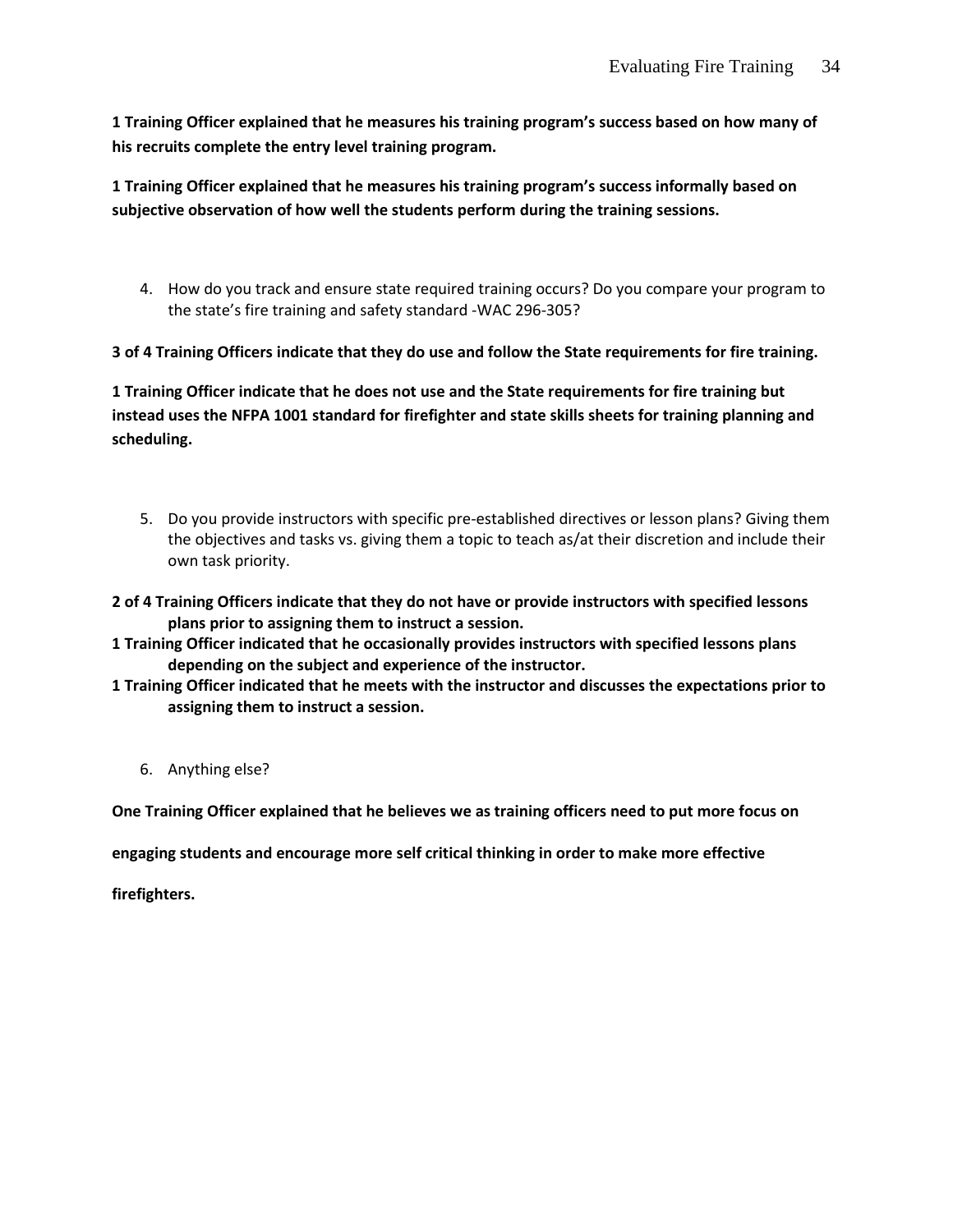# Appendix C

# Training evaluation survey to fire officers

(Emailed survey invitation)

## Hello,

My name is Brandon LeMay and I am an Assistant Chief/Training Officer at the South Bay Fire Department (Thurston Dist 8) in Olympia, WA. I am in the National Fire Academy's, Executive Fire Officer Program. I am currently working on my second year Applied Research Project, focused on fire training program evaluation. As part of my research I have created a short (*No kidding – only 10 multiple choice*) survey. This survey is designed to target Fire Department Training Officers, in an attempt to understand what (or to what extent, if any) departments are doing to try and determine how effective their training program is.

If you are your department's training officer, please take 5 minutes to complete this survey. If you are not the Department Training officer please forward this email to your Training Officer or whomever is responsible for the training of your department. If you as the Training Officer receive forwards of this email in duplicate I apologize, please disregard, as I only need one survey per Department.

To take this survey please click this link.

## <http://www.surveymonkey.com/s/QRJCMCT>

Note: Departments for this survey were selected with heavy inclusion of Thurston County Fire Departments and randomly selected Departments Washington-State-wide. The 2010 Washington State Fire Service Directory was used for contact information, with special efforts to try to include small, medium and large sized fire departments. If you are interested in results of this survey, feel free to request that from me after/around Mid July. As you will notice I do not ask for department names in effort to encourage honesty and that sharing the resulting information will not be an issue.

Thank you so much for your time and help!



Brandon H. LeMay Assistant Chief – Training & Safety South Bay Fire Dist. 8 Phone 360-491-5320 Fax 360-438-0523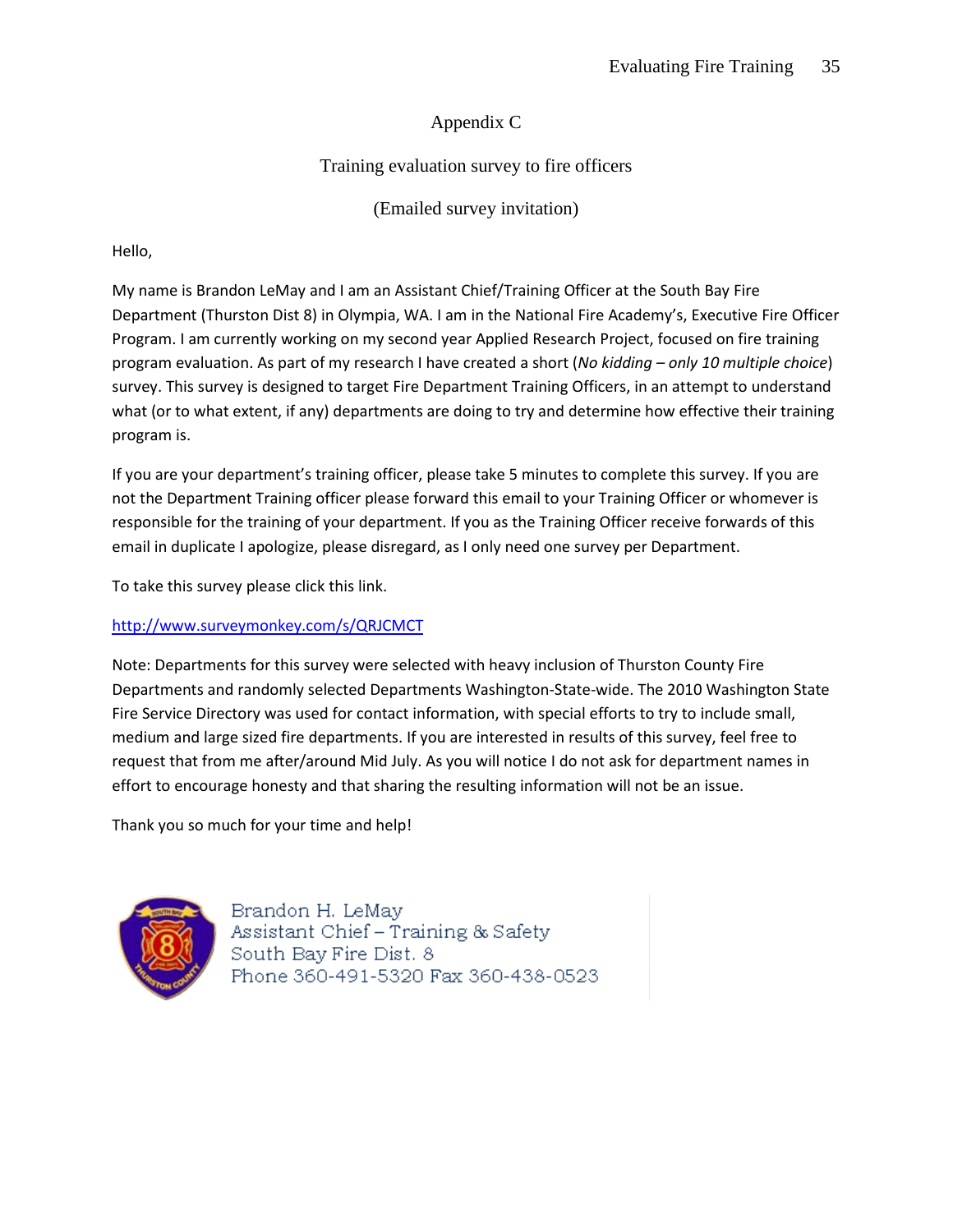# Training Program Evaluation Survey

## Survey Question #1

| What best discribes your fire department or organization |                     |                   |
|----------------------------------------------------------|---------------------|-------------------|
| <b>Answer Options</b>                                    | Response<br>Percent | Response<br>Count |
| Career mostly/all                                        | 23.8%               | 5                 |
| Combination volunteer & career                           | 57.1%               | 12                |
| Vulunteer mostly/all                                     | 19.0%               | 4                 |
| Other (please specify)                                   | $0.0\%$             | 0                 |
|                                                          | answered question   | 21                |
|                                                          | skipped question    | 0                 |



# Training Program Evaluation Survey Survey Question #2

| How many operational members do you have in your department or organization? |                     |                   |
|------------------------------------------------------------------------------|---------------------|-------------------|
| <b>Answer Options</b>                                                        | Response<br>Percent | Response<br>Count |
| less than 10                                                                 | $0.0\%$             | 0                 |
| between 10-20                                                                | 9.5%                | 2                 |
| between 21-30                                                                | 4.8%                |                   |
| between 31-50                                                                | 19.0%               | 4                 |
| between 51-100                                                               | 38.1%               | 8                 |
| more than 100                                                                | 28.6%               | 6                 |
| Other (please specify)                                                       | 0.0%                | 0                 |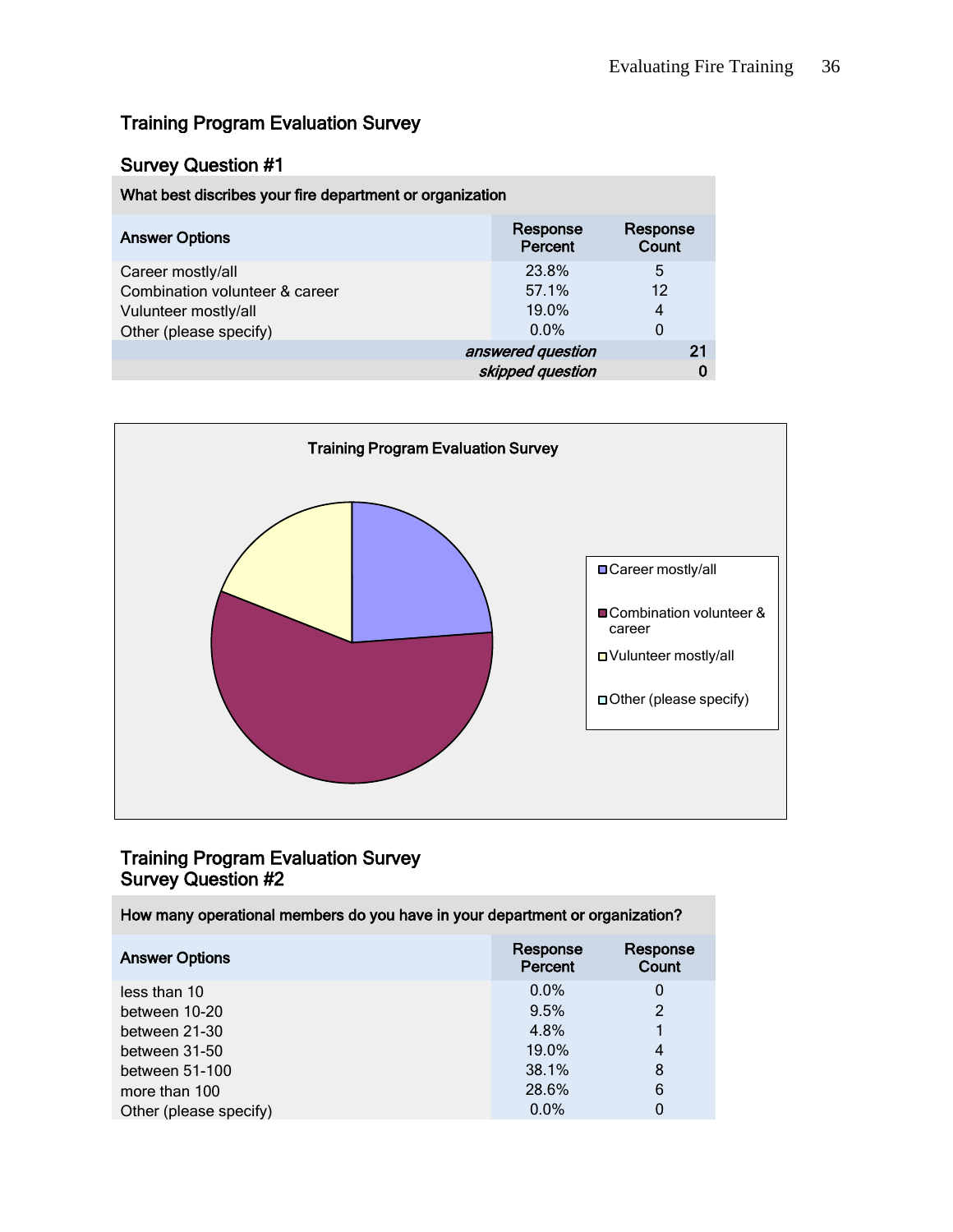| answered question |   |
|-------------------|---|
| skipped question  | 0 |



# Training Program Evaluation Survey Survey Question #3

| Please select the below option that most accurately describes who manages your<br>department's training program. |                     |                   |  |
|------------------------------------------------------------------------------------------------------------------|---------------------|-------------------|--|
| <b>Answer Options</b>                                                                                            | Response<br>Percent | Response<br>Count |  |
| A designated fire officer or manager is the Training<br>Officer                                                  | 70.0%               | 14                |  |
| An officer or member does this function as an<br>additional or side duty.                                        | 25.0%               | 5                 |  |
| The Fire Chief assumes this role - no one else<br>designated                                                     | 5.0%                |                   |  |
| Not applicable - department training not managed or<br>officially tracked                                        | $0.0\%$             | 0                 |  |
| Other (please specify)                                                                                           |                     | 1                 |  |
|                                                                                                                  | answered question   | 20                |  |
|                                                                                                                  | skipped question    |                   |  |

| <b>Number</b> | Response Date | Other (please<br>specify) | Categories |
|---------------|---------------|---------------------------|------------|
|---------------|---------------|---------------------------|------------|

**Individual Written responses**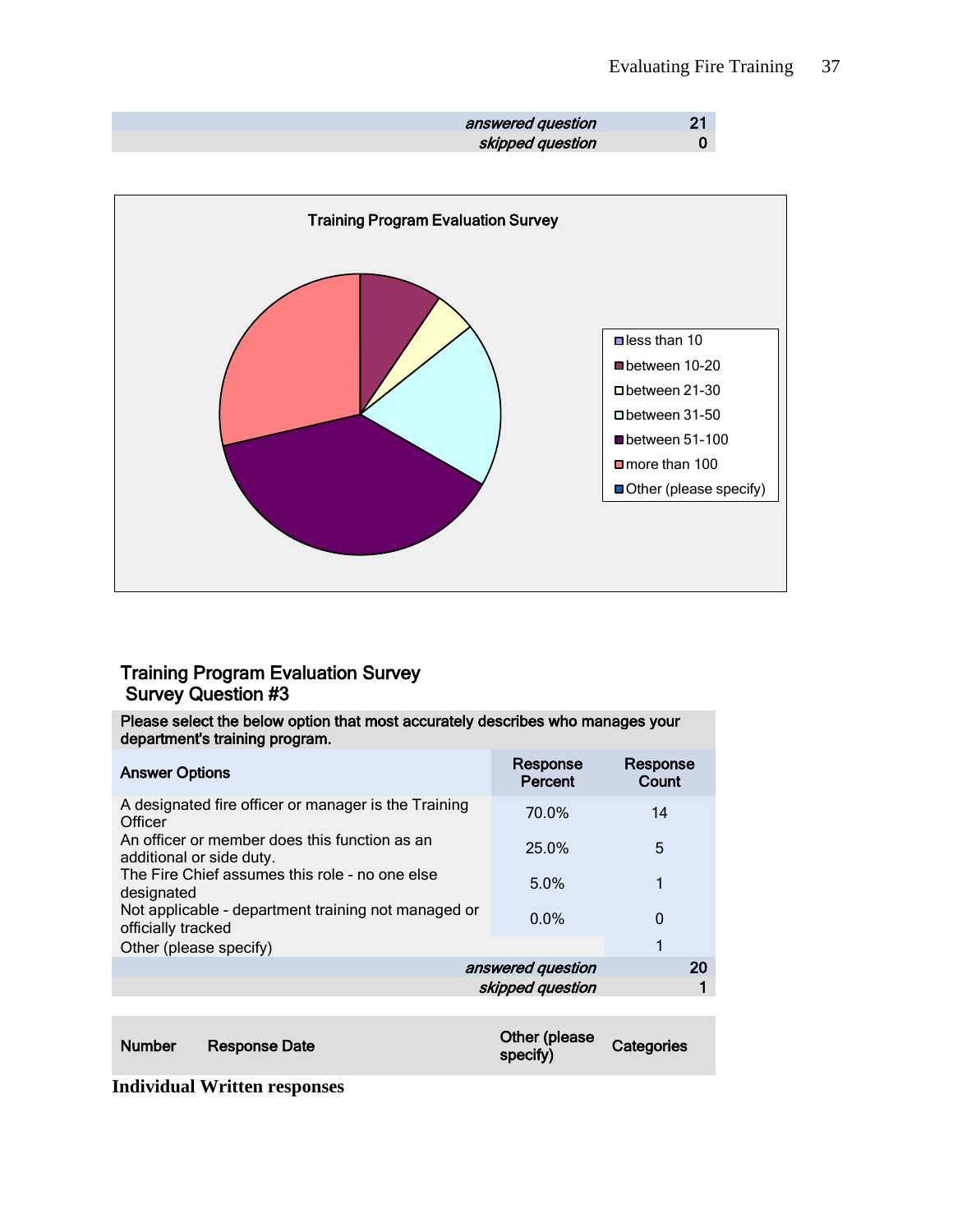1. Currently all the officers are working together as my current job is keeping me away from home all week. I work on make-up training on saturdays.



# Training Program Evaluation Survey Survey Question #4

How often do you evaluate student learning after each training session? (conducting some type of practical, cognitive or written testing assesment after the training)

| <b>Answer Options</b>                                                | Response<br>Percent | Response<br>Count |
|----------------------------------------------------------------------|---------------------|-------------------|
| An Evaluation is conducted after every training<br>session conducted | 9.5%                | $\mathfrak{p}$    |
| Evaluation is conducted after most of the training<br>sessions       | 42.9%               | 9                 |
| Evaluation is conducted after some of the training<br>sessions       | 47.6%               | 10                |
| Evaluations are never or rarely conducted after<br>training          | $0.0\%$             | 0                 |
| Not applicable or training is not conducted                          | $0.0\%$             | 0                 |
| Other (please specify)                                               |                     | $\mathfrak{D}$    |
|                                                                      | answered question   | 21                |
|                                                                      | skipped question    |                   |
|                                                                      |                     |                   |

| Response Date<br><b>Number</b> | Other (please<br>specify) | Categories |
|--------------------------------|---------------------------|------------|
|--------------------------------|---------------------------|------------|

**Individual Written responses**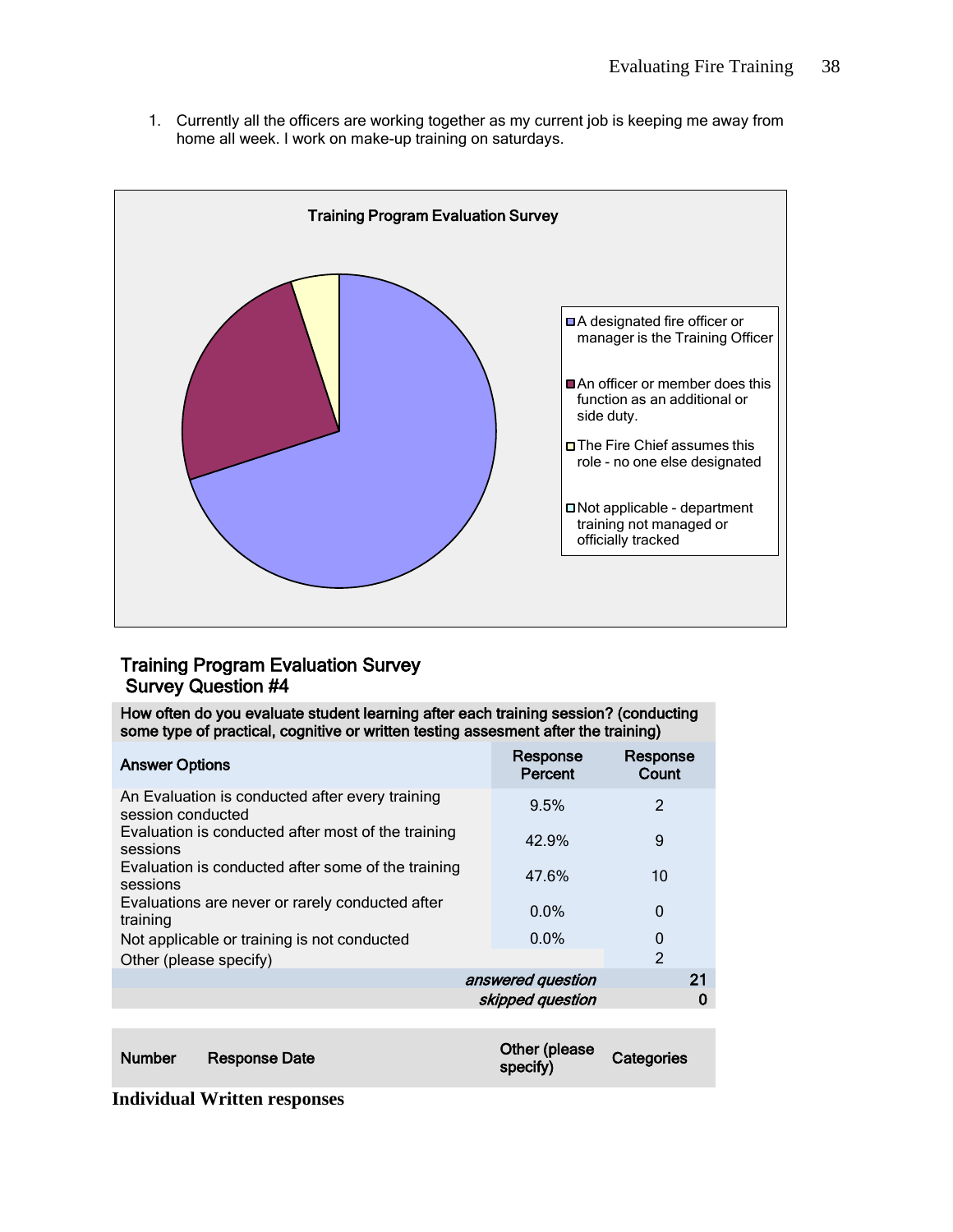- 1. In addition to evaluating performance during and after a training session we attempt to conduct quarterly evaluations. Some sessions are evaluated most are not.
- 2. We do have an annual evaluation process that tries to encompass the training that took place over the year.



## Training Program Evaluation Survey Survey Question #5

Does your department seek student critiques or training evaluations after training sessions? (Do you seek feedback from students after they recieve a training session?)

| <b>Answer Options</b>                                                           | Response<br>Percent | Response<br>Count |
|---------------------------------------------------------------------------------|---------------------|-------------------|
| Yes - always                                                                    | 19.0%               | 4                 |
| Yes - Occasionally or with some training but not<br>routine or ongoing sessions | 61.9%               | 13                |
| Yes - For new or unique programs or subjects only                               | 9.5%                | $\mathfrak{p}$    |
| N <sub>o</sub>                                                                  | 9.5%                | $\mathfrak{p}$    |
|                                                                                 | answered question   | 21                |
|                                                                                 | skipped question    |                   |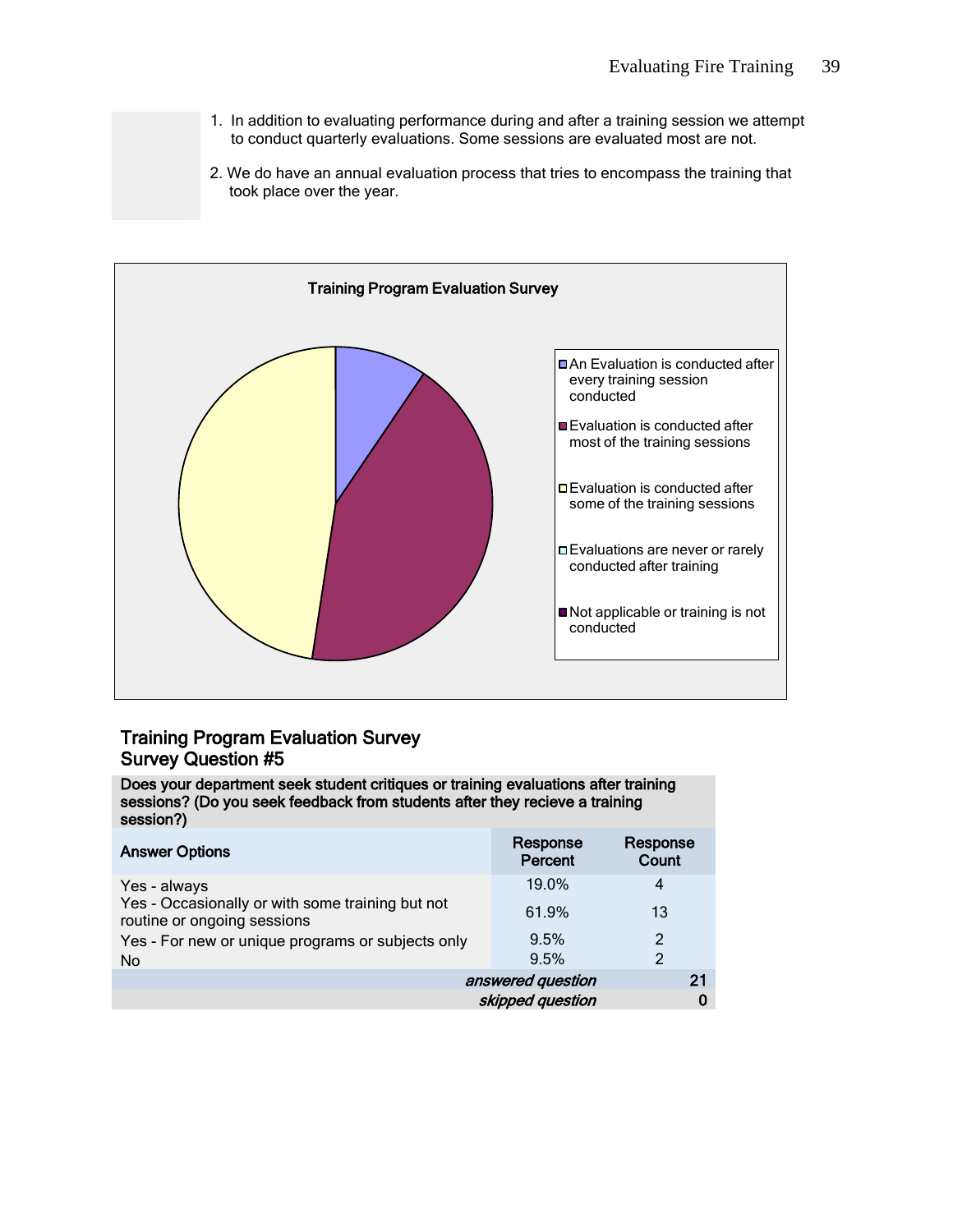

# Training Program Evaluation Survey Survey Question #6

| Do you compare training effectiveness between shifts? |                     |                   |  |
|-------------------------------------------------------|---------------------|-------------------|--|
| <b>Answer Options</b>                                 | Response<br>Percent | Response<br>Count |  |
| Yes - Frequently                                      | 33.3%               | 7                 |  |
| Yes - Occasionally/Periodically                       | 28.6%               | 6                 |  |
| <b>No</b>                                             | 23.8%               | 5                 |  |
| Not Applicable or no shift base to compare            | 19.0%               | 4                 |  |
| Other (please specify)                                |                     | 0                 |  |
|                                                       | answered question   | 21                |  |
|                                                       | skipped question    | 0                 |  |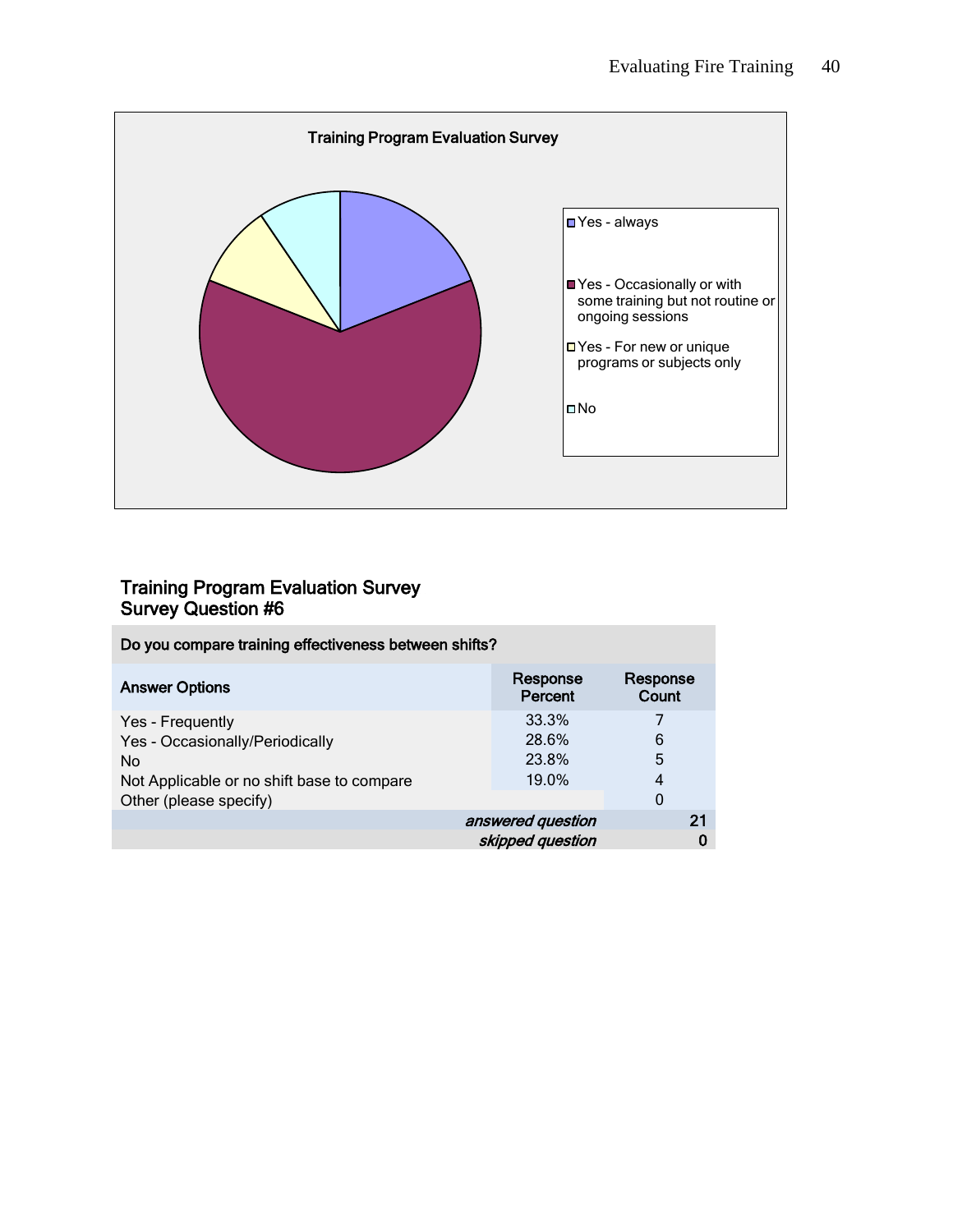

# Training Program Evaluation Survey Survey Question #7

Does your department have a means to compare or attribute operational response readiness levels to the department training?

| <b>Answer Options</b>                         | Response<br>Percent | Response<br>Count |
|-----------------------------------------------|---------------------|-------------------|
| N <sub>o</sub>                                | 70.0%               | 14                |
| Yes (If Yes please explain or discribe below) | 30.0%               | 6                 |
| Other (please specify)                        |                     | 5                 |
|                                               | answered question   | 20                |
|                                               | skipped question    |                   |

### **Individual Written responses**

- 1. I am currently incorporating team and multi-company performance evaluations into our training manual consistent with NFPA 1410. The evalautions are adapted from NFPA 1410 to be applicable to this county's staffing configurations.
- 2. Conduct Quarterly Evaluations We have timed training evolutions We have out the door and response time standards, (goals) If on scene performance is sub standard we determine if the training program needs to be updated or if additional training is required.
- 3. Yes, evolutions are time based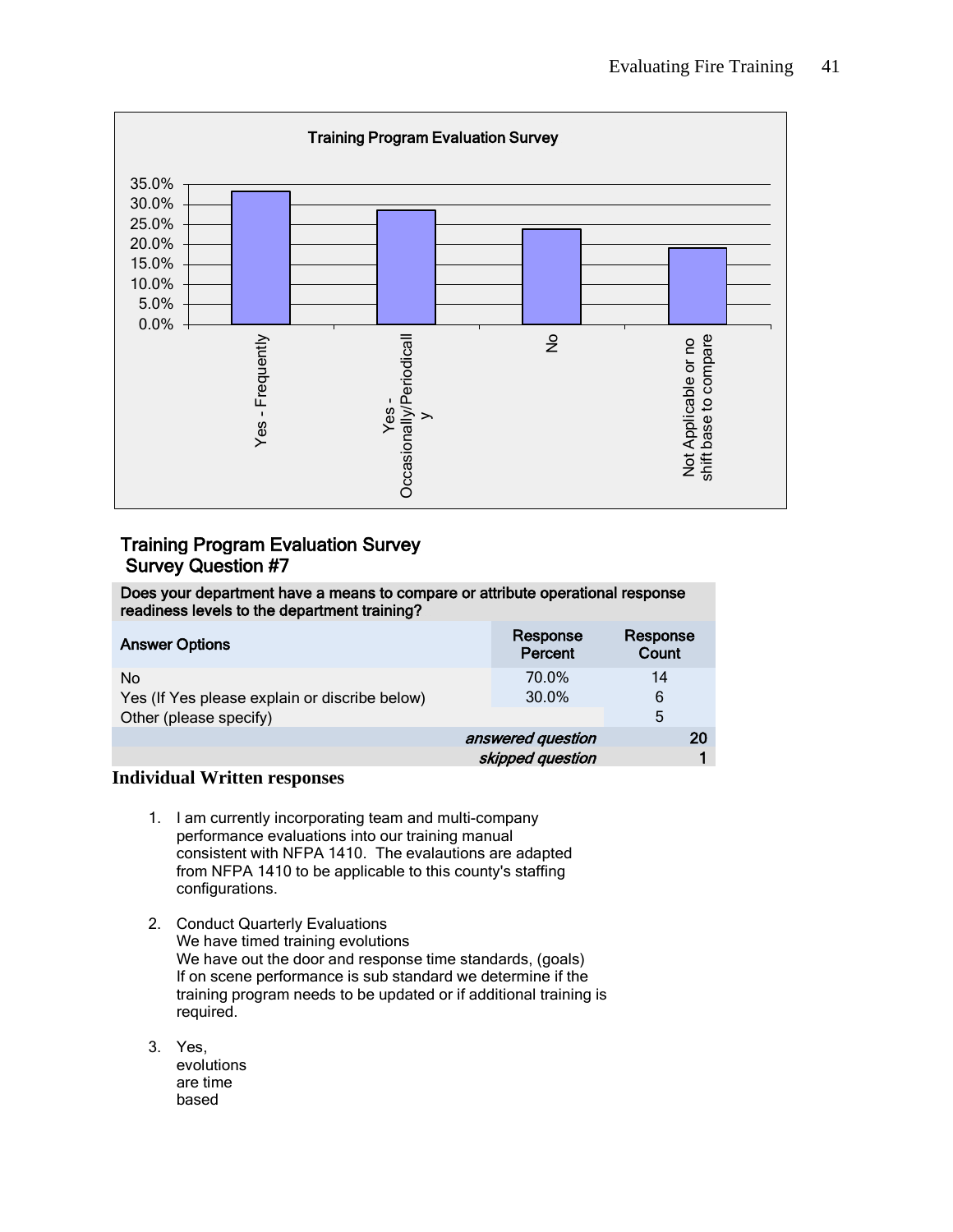- 4. No may arrive on scene without being trained. As more folks have become trained our response times have decreased due to the availability of trained responders.
- 5. If I understand this question correctly the answer is yes, we conduct post incident analysis on incidents and determine what training was lacking or needed and develop training to correct the deficiencies. The training division at incidents is always evaluating the crews to see operationally what is working and what corrections are needed. The last method used is pre incident planning to develop training.



## Training Program Evaluation Survey Survey Question #8

Regarding or evaluating instructor effectiveness, what statement is most accurate for your department? Check all that apply.

| <b>Answer Options</b>                                                                             | Response<br>Percent | Response<br>Count |
|---------------------------------------------------------------------------------------------------|---------------------|-------------------|
| The Training Officer seeks student input as a means<br>to help assess instructor effectiveness    | 66.7%               | 14                |
| The Training Officer has a means to evaluate<br>student performance after receiving training from | 42.9%               | 9                 |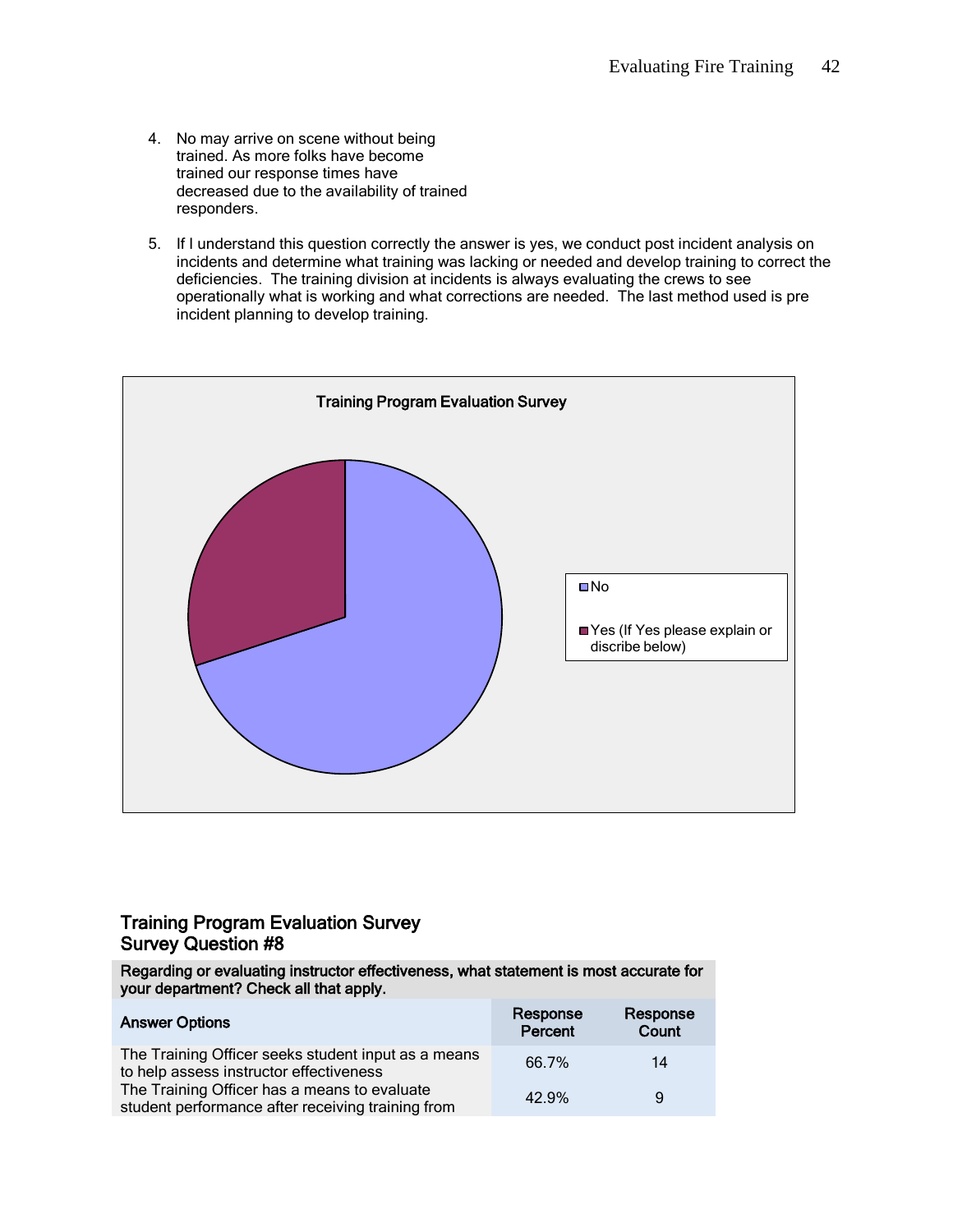| specified instructors that is used to evaluate<br>instructor performance.                                |         |               |  |
|----------------------------------------------------------------------------------------------------------|---------|---------------|--|
| The Training Officer observes instructor training<br>sessions to evaluate instructor performance.        | 61.9%   | 13            |  |
| Department has an instructor to instructor peer                                                          |         |               |  |
| review system that is used to evaluate instructor<br>performance.                                        | $0.0\%$ | 0             |  |
| Instructors are observed and compared to a formal                                                        |         |               |  |
| standard (i.e. written lesson plan, skills sheet, NFPA<br>section, etc) to evaluate performance          | 9.5%    | 2             |  |
| The Department Training Officer is the only trainer                                                      | 9.5%    | $\mathcal{P}$ |  |
| (Instructor evaluation tool system not applicable)<br>The Training Officer has no means to determine how |         |               |  |
| effective instructors are conducting training                                                            | 14.3%   | 3             |  |
| NA or other answer - please provide below                                                                | 0.0%    | 0             |  |
| Other (please specify)                                                                                   |         | 1             |  |
| 21<br>answered question                                                                                  |         |               |  |
| skipped question                                                                                         |         |               |  |

**Individual Written responses**

1. This is done on a case by case basis. Most outside instruction is attended by someone in the training division beforehand so we know what kind of instruction we will be receiving.



## Training Program Evaluation Survey Survey Question #9

Are you satisfied with your department's ability to evaluate it's training program?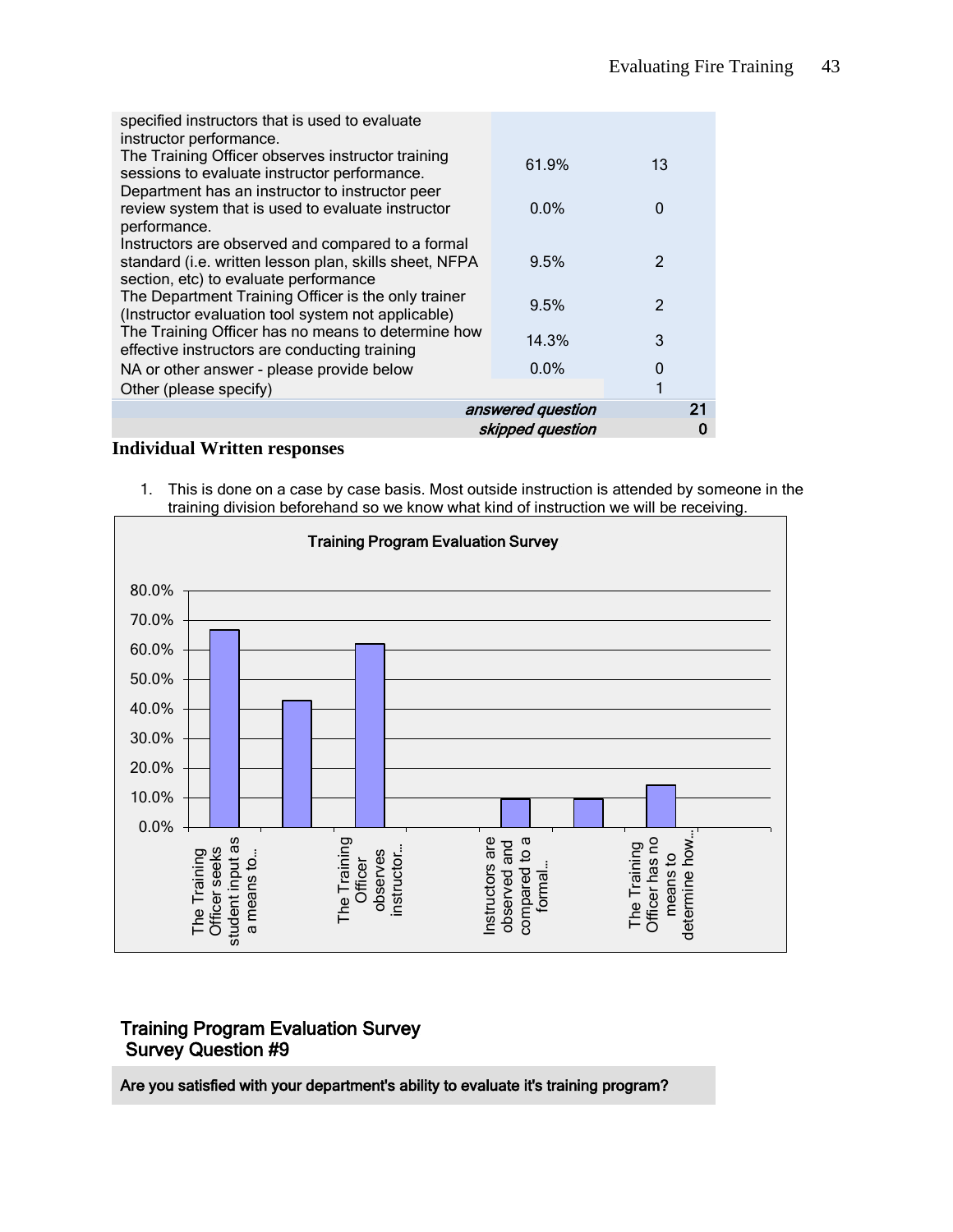| <b>Answer Options</b>                                                                              | Response<br>Percent | Response<br>Count |
|----------------------------------------------------------------------------------------------------|---------------------|-------------------|
| Yes                                                                                                | 23.8%               | 5                 |
| No                                                                                                 | 14.3%               | 3                 |
| No - But I wish we had more tools or options that<br>may help evaluate the training program        | 33.3%               | 7                 |
| No - Too busy or never find time to add evaluation to<br>the training program                      | 19.0%               | 4                 |
| No - But Have not really considered the need or idea<br>of evaluating the training program before. | 9.5%                | 2                 |
| answered question<br>21                                                                            |                     |                   |
| skipped question                                                                                   |                     |                   |



## Training Program Evaluation Survey Survey Question #10

Thank you for taking this survey! If you have any other comments or related information please feel free to comment below.

| <b>Answer Options</b> |                   | Response<br>Count |
|-----------------------|-------------------|-------------------|
|                       |                   |                   |
|                       | answered question |                   |
|                       | skipped question  | 17                |
|                       |                   |                   |

### **Individual Written responses**

- 1. Good luck in your EFO program!
- 2. Time and money are the enemy. If we had more time and finances we could dedicate more time to training and evaluation.